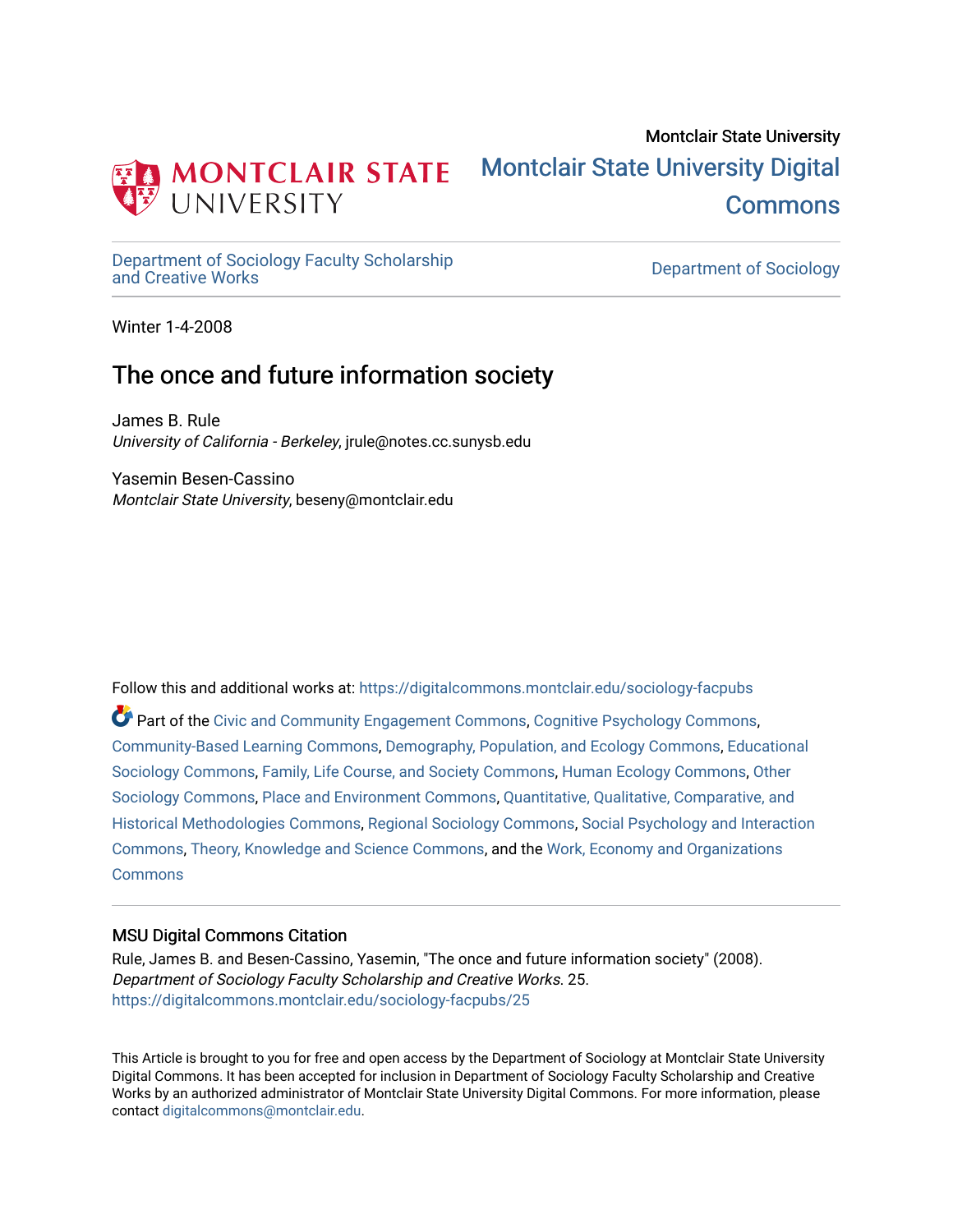## The once and future information society

James B. Rule *&* Yasemin Besen

Published online: 4 January 2008  $\circledcirc$  Springer Science + Business Media B.V. 2007

Abstract In the late twentieth century, many social scientists and other social commentators came to characterize the world as evolving into an "information society." Central to these claims was the notion that new social uses of information, and particularly application of scientific knowledge, are transforming social life in fundamental ways. Among the supposed transformations are the rise of intellectuals in social importance, growing productivity and prosperity stemming from increasingly knowledge-based economic activity, and replacement of political conflict by authoritative, knowledge-based decision-making. We trace these ideas to their origins in the Enlightenment doctrines of Saint Simon and Comte, show that empirical support for them has never been strong, and consider the durability of their social appeal.

Intellectuals love to vie in the effort to name their own age – to define the essential and salient qualities that distinguish the times in which they live from every other. In the closing decades of the twentieth century, the upper hand in this struggle often seemed to go those insisting that we were entering an "Information Society." Beginning in the 1960s the idea took hold among many social scientists that information had assumed a new and decisive role in human affairs. For exponents of this idea, social processes based on innovative information uses, and particularly the transformation of information into authoritative knowledge, manifestly represented the distinguishing feature of the age. Characterizing the world's "advanced" societies as "information societies" became as axiomatic as bracketing other eras as "Neolithic societies" or "feudal societies."

J. B. Rule (*\**)

Y. Besen

Center for the Study of Law and Society, University of California, 2240 Piedmont Ave., Berkeley, CA 94720, USA e-mail: jrule@notes.cc.sunysb.edu

Sociology Department, Montclair State University, Montclair, NJ 07043, USA e-mail: ybesen@gmail.com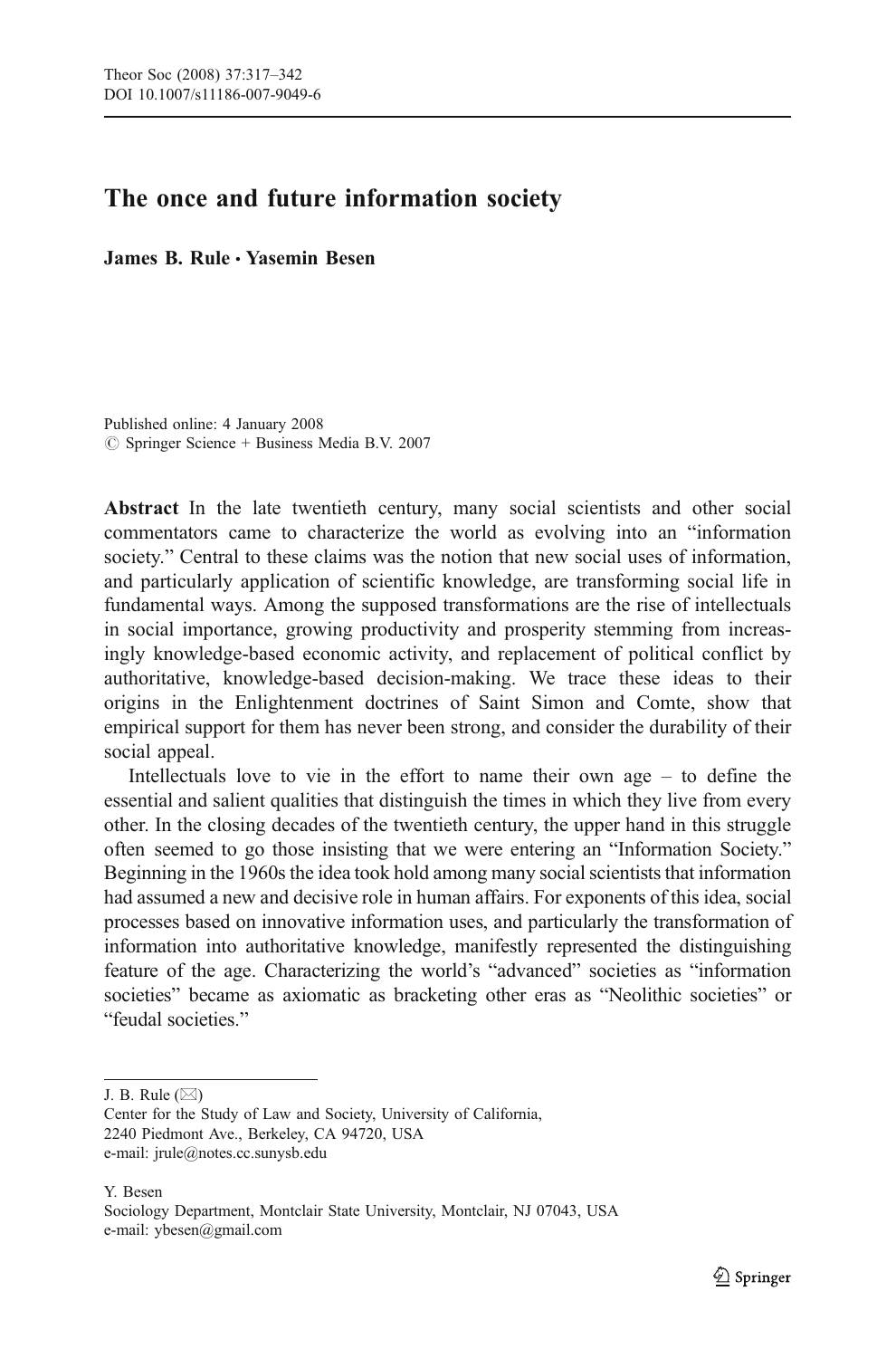All sorts of dazzling developments presented themselves to support that designation. These included the rise of cyberspace; the role of science and technology in creating new products and services; the use of social and economic indicators to guide government and private-sector policy; and the role of scientific thinking in setting countless other directions in human affairs. Wherever one turned, one encountered both dramatic new forms of information and ingenious new means for exploiting it. It seemed all but self-evident that no social trend could be more fundamental than these in marking the difference between the world that was emerging, and the one being left behind.

The idea of a world being transformed from top to bottom by new forms and uses of socially-relevant information continues to fuel a steady stream of commentary directed at general audiences.<sup>1</sup> But since the late 1990s, social scientists' fixation on these ideas has yielded ground to other images of our times – "risk society," for example, or "liquid modernity." Skeptics have questioned the centrality of information or knowledge, as juxtaposed against other social states or processes.<sup>2</sup> More recent commentators on the social role of information provide more qualified or nuanced accounts of that role.

But we believe that what we identify as the classic information society (henceforth IS) model warrants a closer and more detailed critical look than it has received. We suspect that the attractions of this view transcend historical periods – that they are likely to reassert themselves in the future, if only because of the complimentary self-image that they provide to intellectuals who embrace them.

In the pages to follow, we probe the intellectual career of these ideas, treating the notion of a rising information society as an empirically-relevant model. This classic IS idea, as we describe it, consists of a series of interrelated characterizations of relations between knowledge and information, on the one hand, and key social processes. These characterizations, though often vaguely stated in IS writings, are empirically relevant. That is, they stand to gain or lose credibility through confrontation with properly selected data. We aim to pursue these possibilities here. Specifically, we seek to assess the coherence and conceptual clarity of the underlying model; to inquire what evidence might, even in principle, bear on the model's persuasiveness; and to consider the (limited) strands of evidence available to that end.

In fact, the recent vogue of information society thinking consists of ideas that are far from new. They date back to the founding of modern social science – notably, to the Enlightenment thinking of Saint Simon and Comte. These and other Enlightenment figures, like many late-twentieth-century social scientists, saw themselves at the forefront of an entirely new social hierarchy – one based on authoritative information or knowledge.

In a famous passage, Saint Simon speculated about the hypothetical losses to France, should it be deprived of "thirty thousand individuals who are deemed most important to the State" – i.e., its feudal elite – versus the loss of the "three thousand

<sup>&</sup>lt;sup>1</sup> E.g., Alvin Toffler, *The third wave*, New York 1980; Newt Gingrich, *To renew America*, New York 1995; Thomas L. Friedman, The world is flat; A brief history of the twenty-first century, New York, 2007.

 $^{2}$  E.g., Frank Webster, *Theories of the information society*, London 1995; Jorge Schement and Terry Curtis, Tendencies and tensions of the information age, New Brunswick, NJ 1995.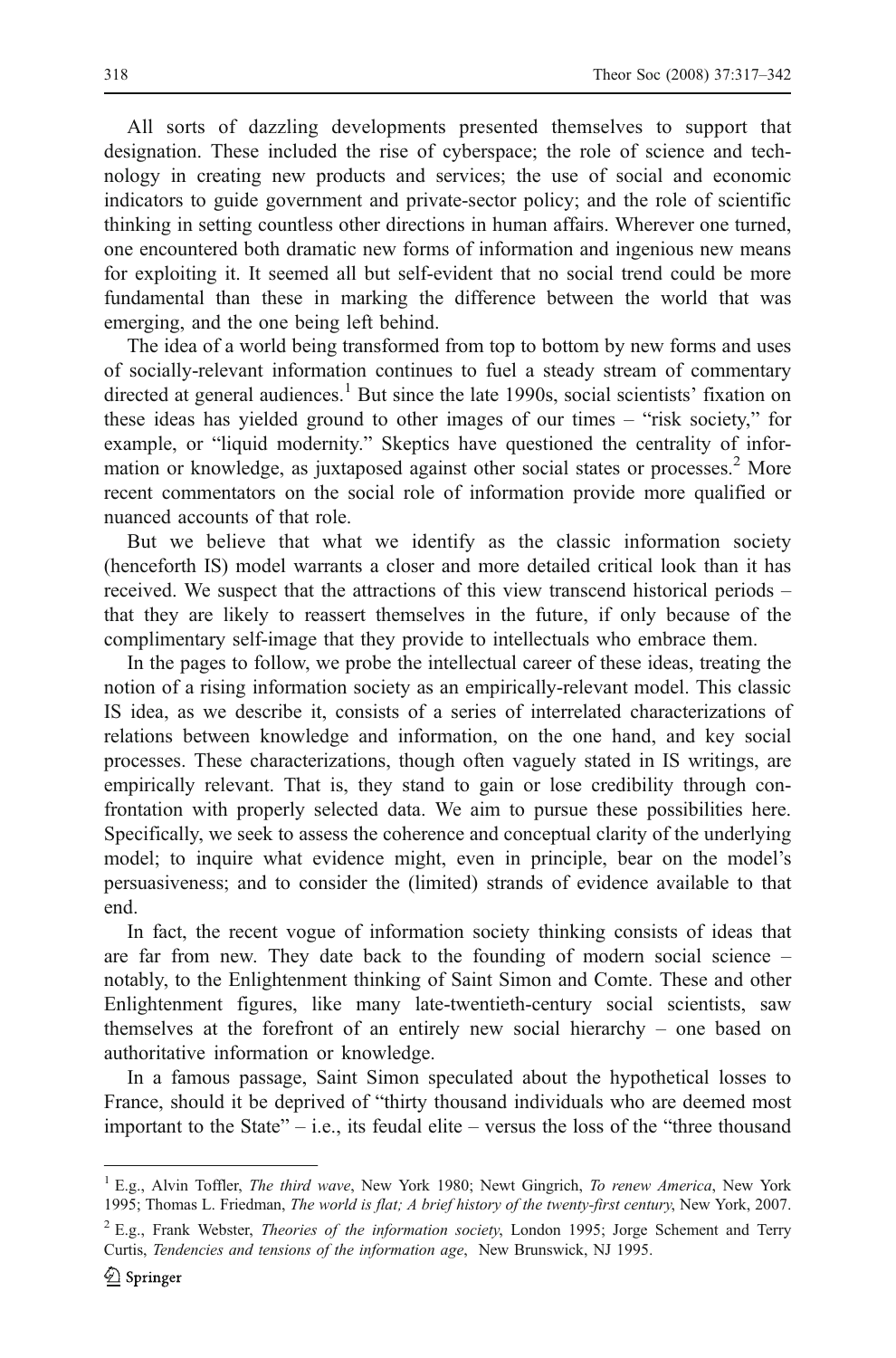best scientists, artists, and artisans in France." <sup>3</sup> In the first case, he wrote, the country would feel the loss only from "a sentimental point of view," whereas the loss of its productive members would leave the nation "a lifeless corpse." <sup>4</sup> Statements like these obviously prefigure Marx's notions that the "superstructures" of feudal society were doomed through their irrelevance to the activities and relationships generating the essential energy and prosperity of a new age.

Saint Simon's model of large-scale social change turned on the role of knowledge and information. What made the progressive elements of French society indispensable was their grasp of facts and principles basic to efficiency and prosperity. As the role of rational understanding increasingly came to be recognized as essential for all socially useful activity, he held, populations would be less and less willing to tolerate authority based on superstition, tradition, or other arbitrary claims. Thus like Marx, Saint Simon regarded the great revolution of 1789 as a manifestation of the poor fit between the structures of feudal authority and the realities of everyday practice. Unlike Marx, he saw change in prevailing forms of knowledge as the engine driving these changes.

The enlightened, productive classes in Saint Simon's model were thus defined by their access to, and reliance upon, authoritative knowledge. To be sure, different members of this group embodied this reliance in different measure – from pure scientists and other theorists to the practical artisans or husbandmen whose work was organized on rational principles. The crucial point was that the rationality of their thought-ways produced new economic bounty, and concomitantly new and distinctive social forms. Above all, the rise of rational thinking supported new principles of social hierarchy, as authority increasingly came to be based on authoritative knowledge. Thus politics evolved relentlessly into administration.

August Comte, Saint Simon's disaffected disciple, put forward a similar vision. For him, the rise of science was evolving into a new positivist religion that would eclipse the authority of both church and state. In the words of Frank Manuel, the authoritative chronicler of these Enlightenment ideas, Comte held that "[t]he state was but a subject ready to take on the coloration of the positive religion once the executive power was enlightened."<sup>5</sup>

Many of these ideas of course now have a fantastical ring  $-$  especially when identified as originating with the founders of positivism. But the idea of authoritative scientific knowledge supplanting the sordid role of naked interest in human affairs exerted great influence in late twentieth-century IS thinking, as did a number of other key elements of Saint Simon's and Comte's thinking.

By the 1960s, thinkers in various social science disciplines began to see the IS model as describing profound changes gathering speed in the world's advanced societies. Different thinkers focused greater or lesser attention on different elements of the model. Indeed, what we identify as the classic IS model is multi-faceted enough that one might logically accept one part of it while rejecting others. But the elements appear to have elective affinities for one another; thinkers attracted to one

<sup>&</sup>lt;sup>3</sup> Keith Taylor, editor, *Henri Saint Simon; Selected writings*, London 1975, p. 194.

 $4$  Ibid., pp. 194–195.

<sup>&</sup>lt;sup>5</sup> Frank Manuel, *The Prophets of Paris*, Cambridge MA, 1962, pp. 270–271.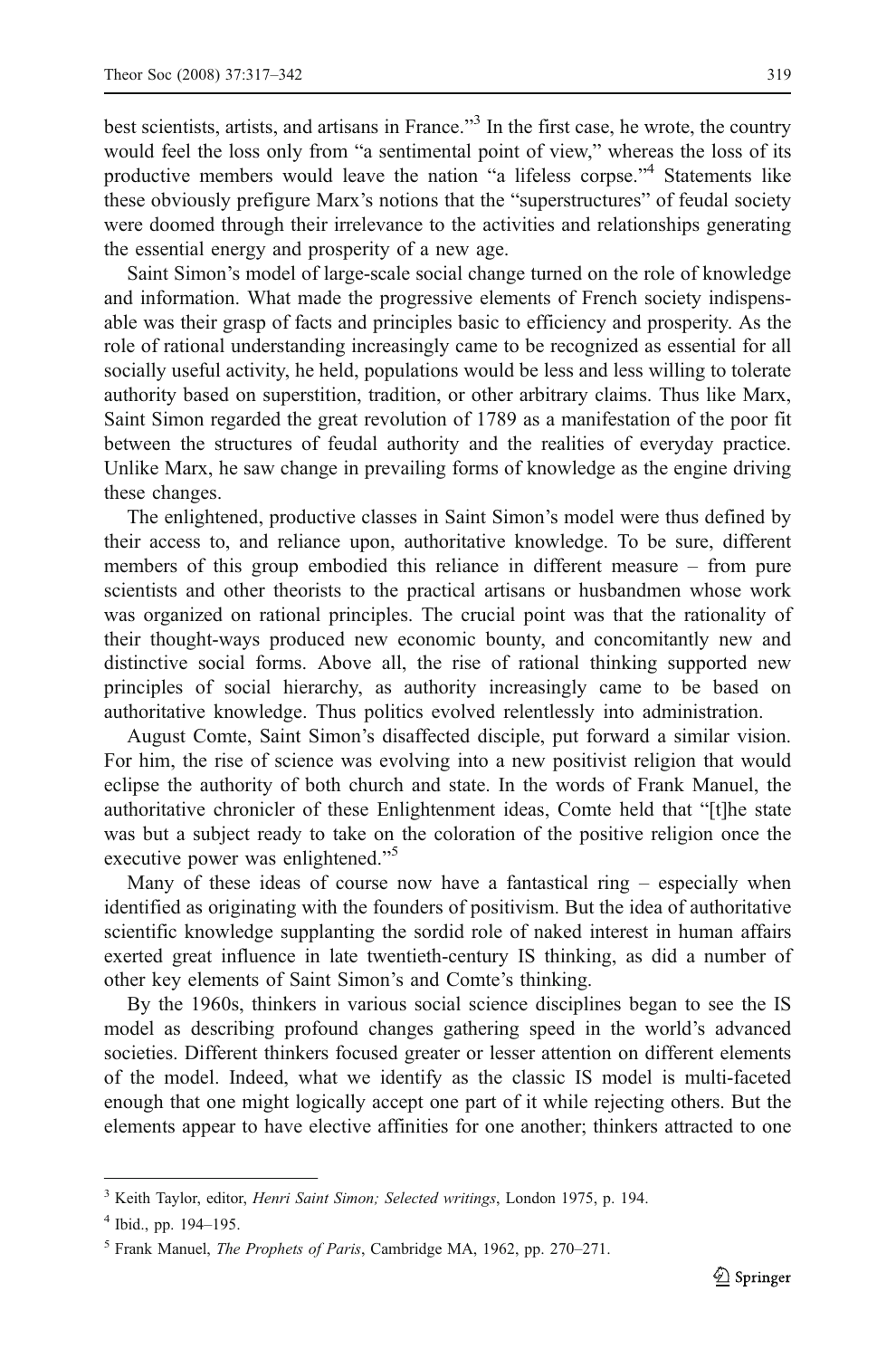seem likely to embrace others. We might summarize the over-all vision in the following terms:

- 1. History proceeds through *stages*, each stage shaped by a distinctive social force or principle. We have recently entered a new era distinguished by the changed roles played by information and knowledge in social and economic life. Latterday information society writers do not commit themselves to precise dates for the onset of this new era, but many seem to see it dating roughly from the beginning of the last third of the twentieth century.
- 2. A basic feature of this new order is that larger proportions both of populations and of their activities involve purposeful use of authoritative information or knowledge. For this reason, information and knowledge matter more than before in setting directions of human conduct.
- 3. In this new social order, information and the ability to use it appropriately become the source of great value. Inputs of knowledge and information play a crucial role in fostering productivity and economic growth. Accordingly, decisive advantage accrues to those individuals and organizations that master their use.
- 4. Perhaps the most consequential feature of the new order is change in all kinds of authority and direction-setting in public affairs. In the information society, exercise of power increasingly requires justification through authoritative information. Arbitrary, uninformed decision-making based on special or partisan interests is less and less tenable. Accordingly, structures and processes involving authority, from those of the state to those in private-sector organizations, are undergoing profound change.

The vision of social change implied in these four points, we believe, inevitably has special appeal to intellectuals. It obviously ascribes to this group a special and flattering role in realization of key values, as interpreters of the requirements of reason in human affairs. This idea entered twentieth-century sociology, via Comte, in Durkheim's vision of sociologists as physicians of the body social. From there, it helped inspire American functionalist thinking on expert "solutions" to "social problems." The self-congratulatory image of social science conveyed here is so attractive that we doubt that it has made its last historical appearance.

We want to call special attention to the last of the four points; a distinctive theoretical element of Saint Simon's and Comte's thinking that continued to influence late twentieth-century scholars. The idea that deep social conflicts are somehow based on inadequate understanding is a characteristic Enlightenment notion. The broad alternative consists of views that posit irreconcilable conflicts of interest as an enduring possibility in social life, regardless of the state of reliable knowledge or scientific understanding. We need to assess what empirical light recent social developments may have to shed on these conflicting visions.

#### IS thinking in the late twentieth century

Again, though logically independent, the four themes noted above often go together. At least among late-twentieth-century IS thinkers, those who held that information 2 Springer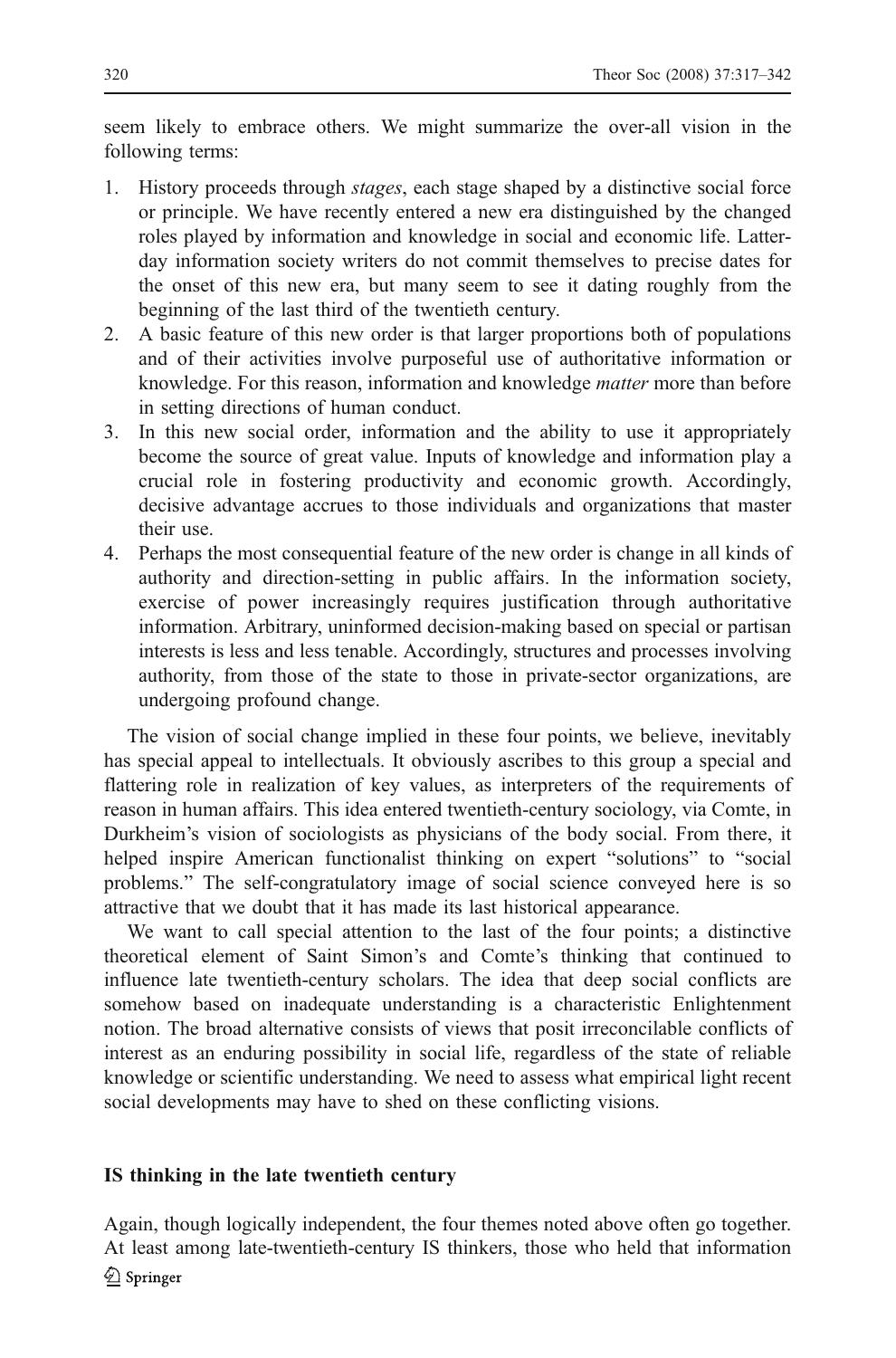was taking on sweeping new roles in social life tended also to believe that the overall effect is unifying and beneficent. Let us review some key markers in the resurgence of IS thinking since the 1960s.

Triggering the revival was economist Fritz Machlup's The Production and Distribution of Knowledge in the United States  $(1962)$ .<sup>6</sup> Machlup's inspiration was to consider knowledge as a distinct sector of the economy, and to classify and survey its extent. He systematically enumerated the dollar value of such activities as education, research and development, communications and the like, along with the machines and other capital that support these activities. One key finding was that knowledge-related activities were taking on increasing importance in the US economy. The "expenditures for knowledge-production were almost 29% of the GNP" in 1958, he concludes; remuneration to "knowledge workers" rose much more sharply, Machlup reports, in the two decades leading up to 1958 than did other remuneration.<sup>7</sup> These conclusions that growth in knowledge-related activities was greatly outstripping other forms of growth in the economy made a vast impression on subsequent debate.

Machlup offered no hypotheses on the social relationships characterizing what he saw as an increasingly information-based economy. But such ideas became common currency among liberal social scientists in the 1960s. Political scientist Robert Lane provided one salient contribution in an article entitled "The Decline of Politics and Ideology in a Knowledgeable Society." He defined the knowledgeable society as one whose members

(a) inquire into the basis of their beliefs…; (b) are guided… by objective standards of veridical truth…; (c) devote considerable resources to this inquiry and thus have a large store of knowledge; (d) collect, organize and interpret their knowledge in a constant effort to extract further meaning from it for the purposes at hand; (e) employ this knowledge to illuminate (and perhaps modify) their values and goals as well as to advance them.<sup>8</sup>

Lane saw knowledgeable social relations on the rise, particularly in the public sphere. There politics, in the sense of naked clashes of interest, were giving way to rational public decision-making. Indices of such change were the rise of the civil service, professional bodies like the General Accounting Office, the Council of Economic Advisors, and growing reliance on special commissions and professional research organizations like RAND. Though Lane did acknowledge that "there will always be politics," the broad trend that he describes corresponds to what Saint Simon had in mind when he envisaged a social world evolving "from the government of men to the administration of things."<sup>9</sup>

Lane's sweeping ideas did no more than articulate a swelling current of educated opinion in the 1960s on relations between expert knowledge and governance. This was, after all, the period in which a number of noted intellectuals discerned the

 $6$  Fritz Machlup, The production and distribution of knowledge in the United States, Princeton 1962.

<sup>7</sup> Ibid., pp. 399, 396.

<sup>&</sup>lt;sup>8</sup> Robert Lane, The decline of politics and ideology in a knowledgeable society. American Sociological Review (31) 5, p. 650.

<sup>&</sup>lt;sup>9</sup> Taylor, *Henri Saint Simon*, p. 157.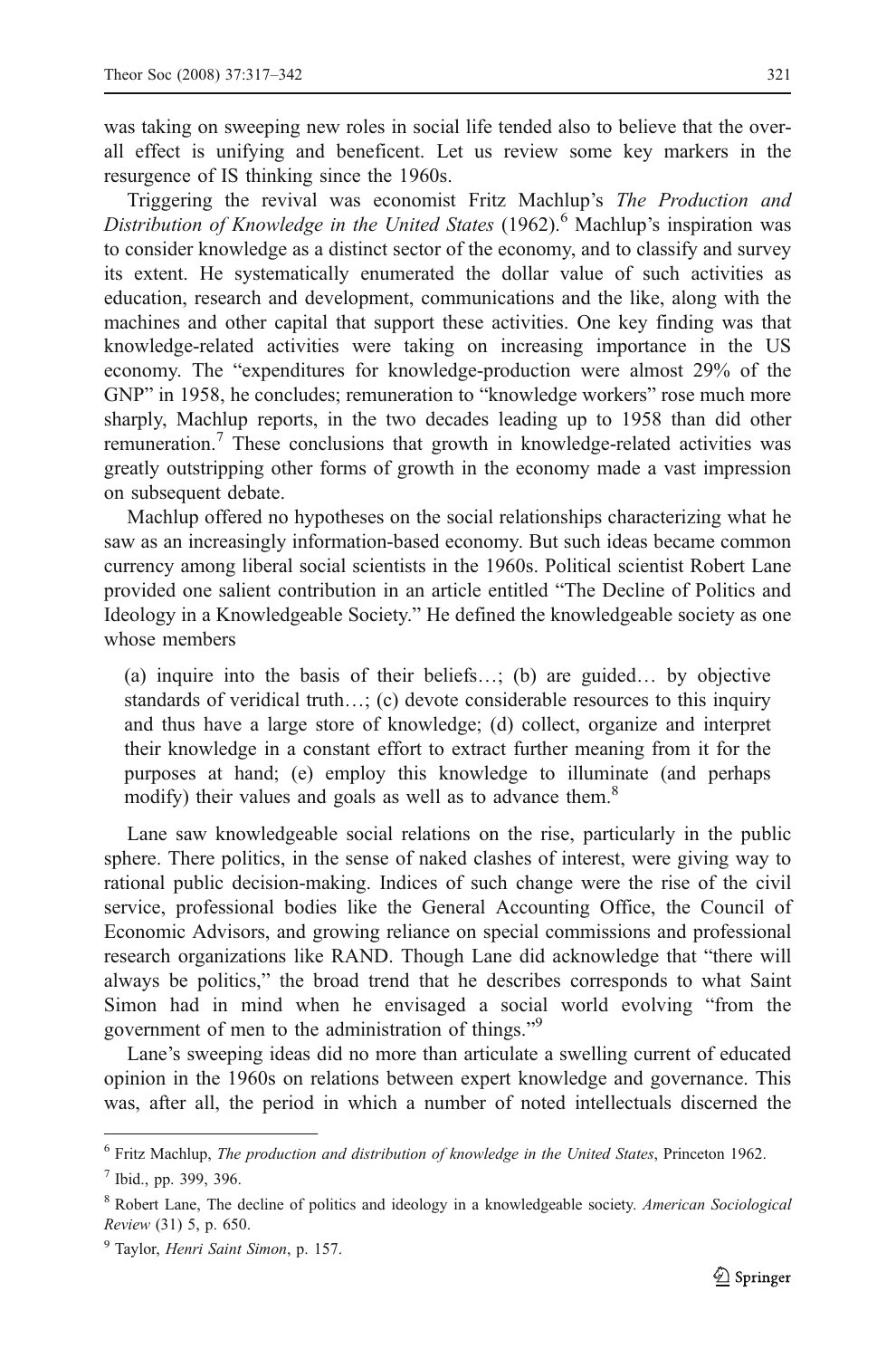extinction of ideology in favor of applications of expertise in the management of public affairs.<sup>10</sup> Those years saw a striking outpouring of optimism among social scientists about the potential role of their disciplines in solving social problems and directing the actions of power-holders.

One manifestation was the movement to create systems of "social indicators," statistics on the well-being of American society that would provide authoritative policy implications to decision-makers.<sup>11</sup> Another was the sweeping recommendations from Dr. Nicholas Golovin, of the President's Office of Science and Technology. In a truly Saint-Simonian inspiration, he proposed nothing less than a fourth branch of government, composed of experts from both physical and social sciences, to guide policy formation. The new agency would "a) collect all the data necessary to continually track the state of the nation, b) define potential problems suggested by the information, c) develop alternative plans to cope with the problems, and d) evaluate ongoing projects in terms of real time and advise the people accordingly." 12

But quite apart from their public appeals for expanded professional influence, social scientists' scholarly writings identified a new, information-based era arising in the world's advanced societies. Some of the earliest and strongest statements came from Peter Drucker.<sup>13</sup> Like Saint Simon, he heralded the beginning of a new phase of social evolution, a phase marked by a new socio-economic role of information:

"Knowledge" rather than "science" has become the foundation of the modern economy…. To be sure, science and scientists have suddenly moved into the center of the political, military, and economic stage. But so have practically all the other knowledge people. It is not just the chemists, the physicists, and the engineers who get fat on consulting assignments… Geographers, geologists, and mathematicians, economists and linguists, psychologists, anthropologists and marketing men are all busy consulting with governments, with industry, with the foreign aid program, and so on. Few areas of learning are not in demand….

This demand, in turn, reflects the basic fact that knowledge has become productive. The systematic and purposeful acquisition of information and its systematic application… are emerging as the new foundation for work, productivity, and effort throughout the world.<sup>14</sup>

In a later statement, Drucker draws a conclusion that is sweeping, but by no means uncharacteristic of subsequent information society thinkers:

That knowledge has become the resource, rather than a resource, is what makes our society 'post-capitalist.' This fact changes – fundamentally – the structure

<sup>&</sup>lt;sup>10</sup> Daniel Bell and Irving Kristol, Editorial: What is the Public Interest?, The Public Interest (1) 1, 1965 pp. 3–4.

<sup>&</sup>lt;sup>11</sup> US Department of Health, Education and Welfare, *Toward a social report*, Washington, D.C. 1969.

<sup>&</sup>lt;sup>12</sup> John Lear, Public policy and the study of man, Saturday Review, 7 September 1968, p. 60.

 $13$  E.g., Peter Drucker, *The age of discontinuity*, New York 1968.

<sup>14</sup> Ibid., pp. 265–66.

<sup>2</sup> Springer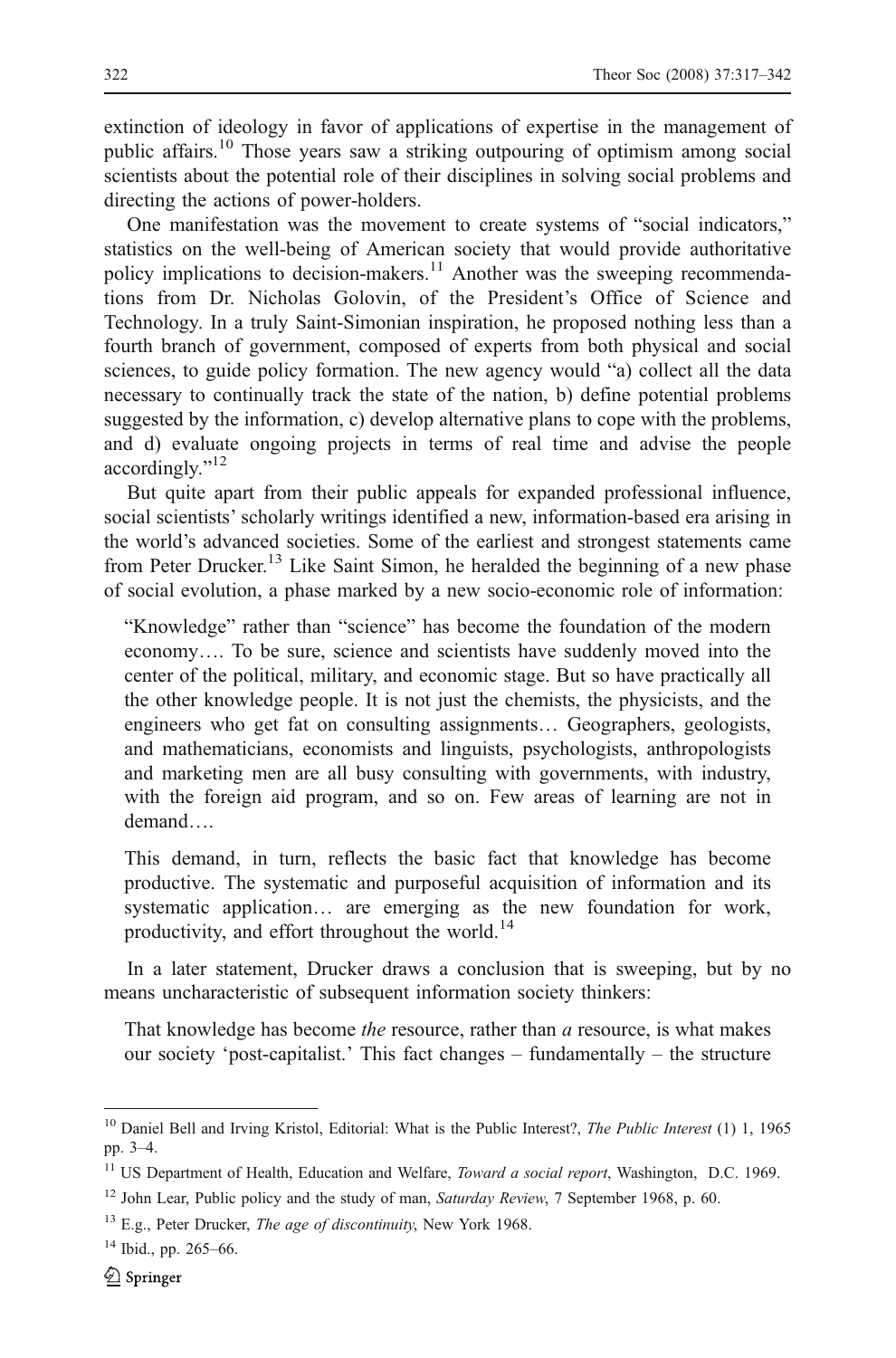The knowledge we now consider knowledge proves itself in action. What we now mean by knowledge is information effective in action, information focused on results. These results are seen outside the person – in society and economy, or in the advancement of knowledge itself.<sup>15</sup>

Here we have nearly all the key elements of the IS model.

These ideas received perhaps their most noted expression in Daniel Bell's The Coming of Post-Industrial Society; a Venture in Social Forecasting. Like Machlup, Drucker and many other observers, Bell held that crucial information processes were becoming both more widespread and more influential in the world's "advanced" societies. He wrote in the opening pages of that work,

Post-Industrial society is organized around knowledge, for the purpose of social control and the directing of innovation and change; and this in turn gives rise to new social relationships and new structures....<sup>16</sup>

This new role of knowledge, Bell held, involved not just quantitative growth but a qualitatively new stage of social development – "a new principle of social–technical organization and ways of life, just as the industrial system… replaced an agrarian way of life."<sup>17</sup>

For Bell, as for Lane, new sources of authoritative information created new political directions – by making it possible to chart rational designs for collective action in ways that bypassed the ideological snares of politics. And as for Drucker (and Saint Simon), the emergence of a world that turned on information required increasing scientific and technological sophistication:

… one can say that the methodological promise of the second half of the twentieth century is the management of organized complexity (the complexity of large organizations and systems, the complexity of theory with a large number of variables), the identification and implementation of theories of rational choice in games against nature and games against persons, and the development of new intellectual technology which, by the end of the century, may be as salient in human affairs as machine technology has been for the past century and a half. $18$ 

Note the top-down character of the action seen to arise from the new forms of knowledge; Bell's view is obviously no more populist than Saint Simon's.

Like all information society thinkers, Bell viewed information-related activities as a decisive new source of value in economic life. And access to information, and the ability to work with it, confer power and authority.

<sup>&</sup>lt;sup>15</sup> Peter Drucker, *Post capitalist society*, New York 1993, pp. 45-46.

<sup>&</sup>lt;sup>16</sup> Daniel Bell, The coming of post-industrial society: A venture in social forecasting, New York 1973, p. 20.

<sup>&</sup>lt;sup>17</sup> Daniel Bell, The third technological revolution. Dissent, Spring 1989.

<sup>&</sup>lt;sup>18</sup> Daniel Bell, *The coming of post-industrial society*, p. 28.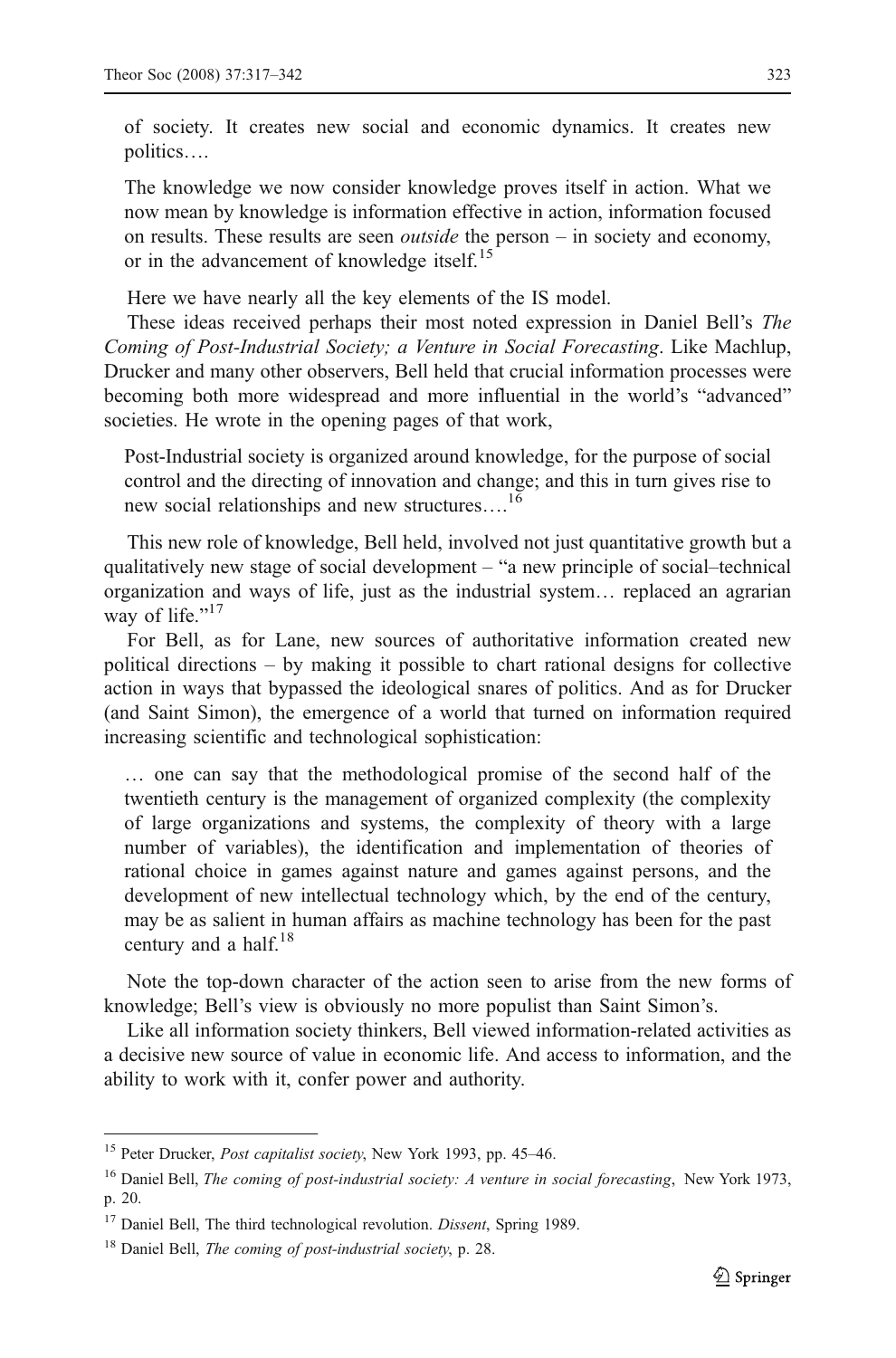Information becomes a central resource, and within organizations a source of power. Professionalism thus becomes a criterion of position….

If the struggle between capitalist and worker, in the locus of the factory, was the hallmark of the industrial society, the clash between the professional and the populace… is the hallmark of conflict in the post-industrial society.<sup>19</sup>

Thus, like Saint Simon and many contemporary writers, Bell saw experts as a new and indispensable class. Their new role in directing human action on the basis of authoritative information would define the distinctive social dynamics of the new era.

By the 1980s, ideas like these had become so widely accepted as to be repeated with less and less qualification. The utopian elements grew even more marked, as commentators convinced themselves that the most seemingly intractable social dilemmas would be resolved through availability of authoritative information. In the words of Harlan Cleveland, political scientist, management expert, university president, and Ambassador:

We can take it as read that information is the dominant resource in the United States, and coming to be so in other advanced or developing countries.<sup>20</sup>

And he continued,

The inherent characteristic of physical resources (both natural and man-made) made possible the development of hierarchies of power based on control (of new weapons, of energy sources, of trade routes, or markets, and especially of knowledge), hierarchies of influence based on secrecy, hierarchies of class based on ownership, hierarchies of privilege based on early access to valuable resources, and hierarchies of politics based on geography.

Each of these five bases for discrimination and unfairness is crumbling today – because the old means of control are of dwindling efficacy; secrets are harder and harder to keep; and ownership, early arrival, and geography are of dwindling significance in getting access to the knowledge and wisdom which are the really valuable legal tender of our time.<sup>21</sup>

Here we see the resilient optimism of information society thinking in its fullblown form. Increasingly available, authoritative information becomes, in this view, the all-purpose leveller of irrational social advantage. As for Saint Simon, authoritative, scientific understanding undermines the bases for arbitrary privilege and unproductive social conflict.

Following Bell, perhaps the most noted strictly sociological development of the information society idea comes from Manuel Castells (1996). His monumental, three-volume study of global social change, The Information Age, lives up to its title by casting information processes as central to distinctive, newly-emerging social

<sup>19</sup> Ibid., pp. 128–129.

<sup>&</sup>lt;sup>20</sup> Harlan Cleveland, The twilight of hierarchy; speculations on the global information society. In Bruce R. Guile, editor, Information technologies and social transformation, Washington, DC 1985, p. 56.  $21$  Ibid., p. 60.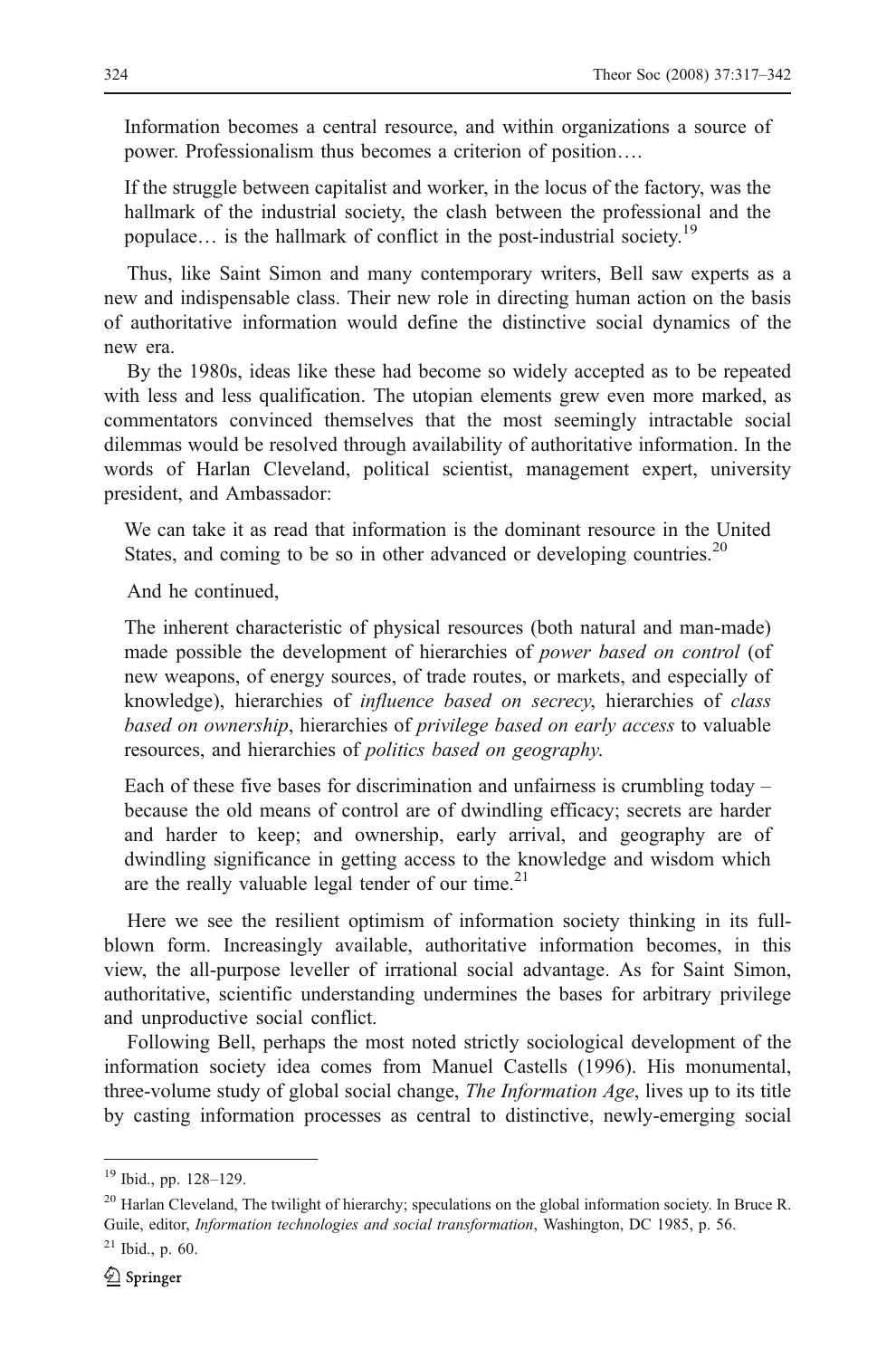structures. Like Bell, Cleveland, Drucker, Machlup and many others, Castells takes it for granted that control of information, and of the technologies that manipulate it, grants commanding status in all sorts of settings. In the Prologue, he writes

In the new, informational mode of development the source of productivity lies in the technology of knowledge generation, information processing, and symbol communication. To be sure, knowledge and information are critical elements in all modes of development, since the process of production is always based on some level of knowledge and in the processing of information. However, what is specific to the informational mode of development is the action of knowledge upon knowledge itself as the main source of productivity… Information processing is focused on improving the technology of information processing as a source of productivity, in a virtuous circle of interaction between the knowledge sources of technology and the application of technology to improve knowledge generation and information processing.<sup>22</sup>

And for Castells, too, success in the emerging global order depends on strategic use of newly-available information resources:

the successful organizations are those able to generate knowledge and process information efficiently; to adapt to the variable geometry of the global economy; to be flexible enough to change its means as rapidly as goals change... The network enterprise makes material the culture of the informational/global economy: it transforms signals into commodities by processing knowledge. $^{23}$ (1996, pp. 171–172, emphasis in original)

Again, a familiar theme: successful organizations, those most adapted to the world of the future, will be those that take full advantage of the possibilities of information for rational decision making.

One could extend this review of scholarly visions of the information society at great length.<sup>24</sup> These and other authors differ in the detail of their ideas on the role of information in late-twentieth-century social change. But all embrace key elements of the four-point model spelled out above, and view that model as increasingly approximated by empirical realities in advanced societies of the late-twentieth century.

It would be absurd to imagine that any model as rich as this one could admit of a binary, up-or-down "test." But it does abound with empirical implications, all of them at least in principle accessible to confrontation with potentially contrary evidence. Examination of such evidence, we hold, not only raises questions about the empirical strength of the doctrine, but also about some key theoretical elements going back to Saint Simon himself.

 $22$  Manuel Castells, The rise of the network society; economy, society and culture, Volume I of The information age: economy, society and culture, Malden, MA 1996, p. 17.

<sup>23</sup> Ibid., pp. 171–72, emphasis in original.

 $^{24}$  E.g., Alain Touraine, The post-industrial society, New York 1971; Simon Nora and Alain Minc, The computerization of society, Cambridge, MA 1980; James Beniger, The control revolution, Cambridge, MA 1986; Shoshana Zuboff, In the age of a smart machine; the future of work and power, New York 1988.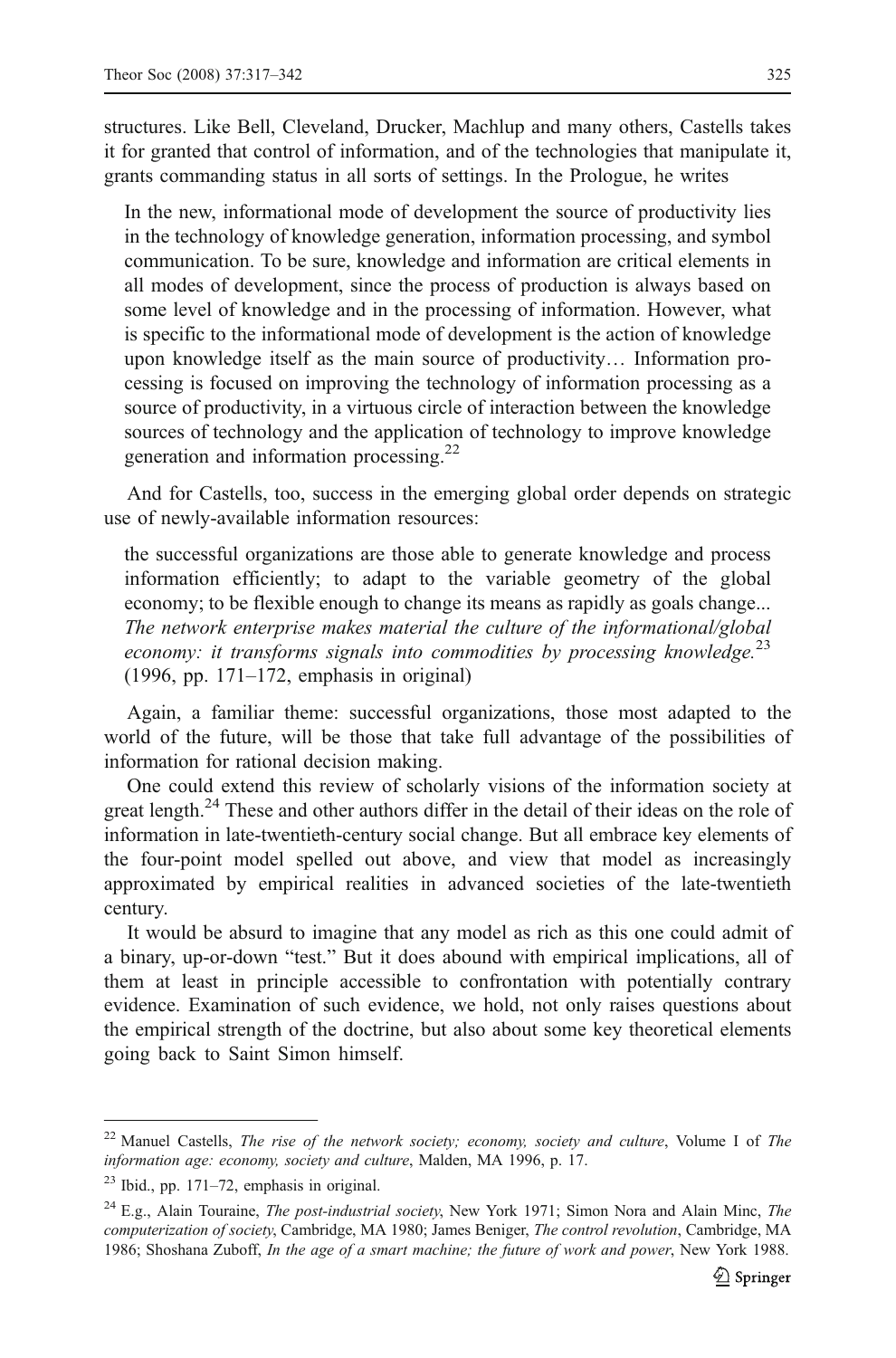#### The rise of "information activities"

One salient idea is the notion that the rising, information-oriented social order involves increasing economic activity based on knowledge or information. These ideas have been pursued in greatest detail by Marc Porat in a much-noted report commissioned by the US Commerce Department.<sup>25</sup>

Inspired directly by Fritz Machlup, Porat set out to quantify, in exhaustive detail, the changing role of information in the US economy, particularly regarding work and occupations. In addition to crediting Machlup, Porat acknowledges the influence of works by Bell and Drucker. Central to Porat's analysis is the distinction between informational and non-informational work. "An economy can be separated into two domains," he writes:

The first is involved in the transformation of matter and energy from one form to another. The second is involved in transforming information fron [sic] one pattern into another.<sup>26</sup>

Porat acknowledges that all human activity involves some uses of information. But he willingly identifies various activities and occupations as *predominantly* informational or non-informational. Thus the information sector of a firm can be understood as

all the workers, machinery, goods, and services that are employed in processing, manipulating or transmitting information. The telephone, the computer, the printing press, the calculator, the manager the secretary and the programmer – these are all essential members of the information activity. $27$ 

Similarly, Porat identifies information capital including "typewriters, calculators, copiers, terminals, computers, telephone and switchboards" and information workers "research scientist, engineer, designer, draftsman, manager, secretary, clerk, accountant, lawyer, advertising manager, communications officer, personnel director – all essentially paid to create knowledge, communicate ideas, process information – in one way or another transform symbols from one form to another."

Porat classifies all 422 occupations reported by the US Census in terms of whether "the worker's income originates *primarily* in the manipulation of symbols and information." The economy as a whole is further classified into a "primary information sector" consisting of "those firms which supply the bundle of information goods and services exchanged in a market context" (p. 3) and "secondary information sector" including "all the information services produced for internal consumption by government and non-information firms"  $(p, 3)$ .<sup>28</sup> Summing the activities of these two sectors yields statistics intended to describe the total role of information in the economy. After exhaustive efforts of classification, Porat

2 Springer

 $^{25}$  Marc Porat, The information economy; definitions and measurement, Washington, DC 1977.

 $26$  Ibid., p. 2.

 $27$  Ibid., p. 2.

 $28$  Ibid., p. 3.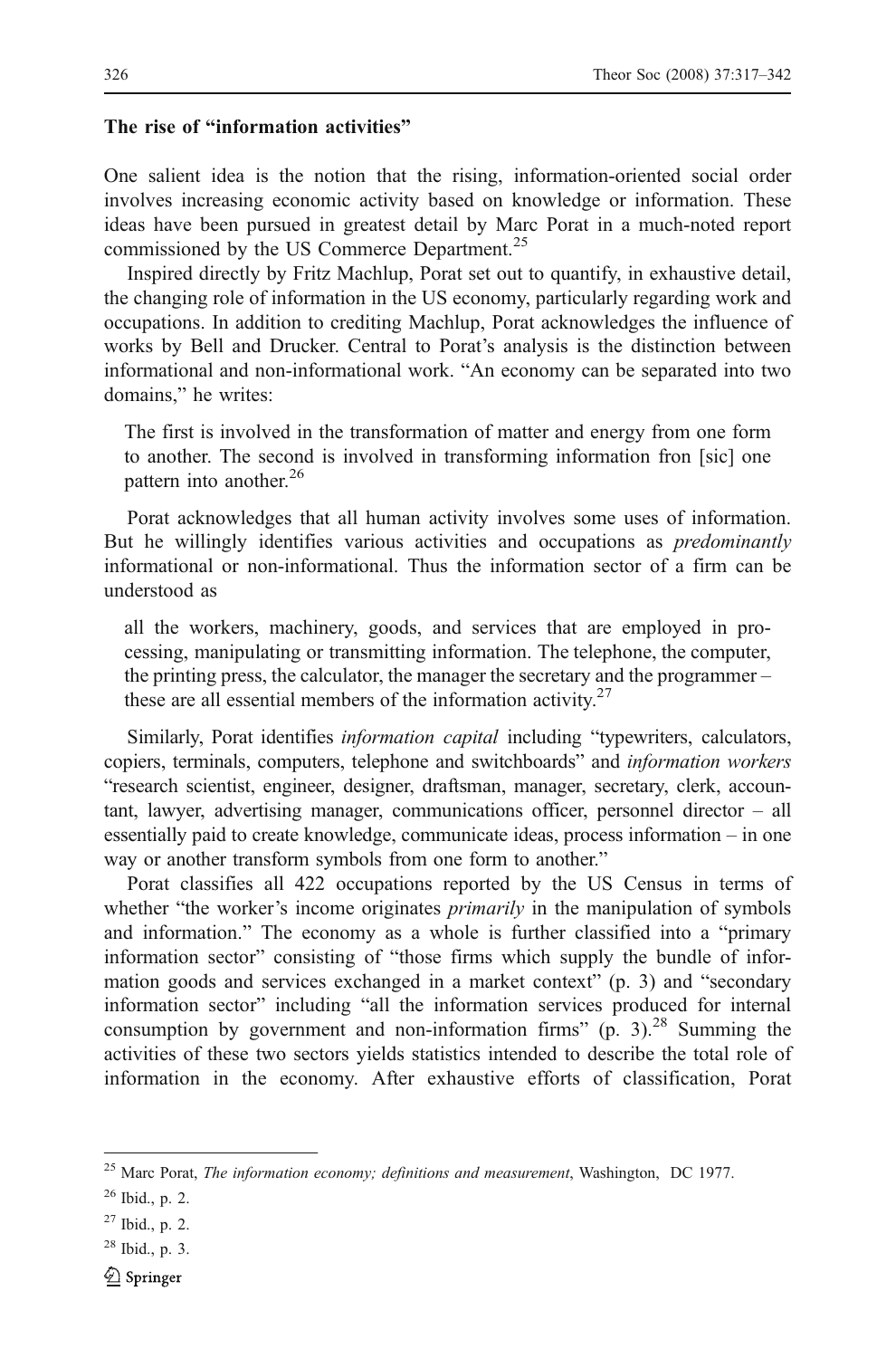concludes that "the informational activity" accounted for some 46% of the US GNP in 1967 – a figure much cited since then.<sup>29</sup>

A major concern of Porat's is historical change. He detects a broad shift from the nineteenth century, when the first statistics are available to him, to the time of his writing; Porat comments,

In Stage I (1860–1906), the largest single group in the labor force was *agriculture*. By the turn of the century, *industrial* occupations began to grow rapidly and became predominant during stage II (1906–1954). In the current period, Stage III, *information* occupations comprise the largest group.<sup>30</sup>

Findings like these obviously resonate with key evolutionary ideas of IS thinking. For many readers, they have no doubt confirmed the perception that the United States and undoubtedly other advanced societies have indeed entered an "information age."

But there are questions of interpretation. Surely some of the employment decline in both agriculture and manufacturing results simply from social differentiation – i.e., rising division of labor – in these domains. Insofar as farmers and manufacturers come to rely on accountants, agronomists, engineers, or other specialists in symbolic activity, the proportion of "information work" registered among all occupations is bound to grow. But such growth would not in itself indicate that more "informational work" is being done – only that certain informational aspects of what had been bracketed as essentially non-informational work have now been re-organized as stand-alone activities. The cumulative effect of reclassifications like this would be to exaggerate the rise of informational activities throughout the economy.

At one point, Porat seems to bump up against this possibility, without altogether acknowledging its implications. This occurs in his discussion of what might appear as an unaccountable rise in information occupations in the period 1860–1885, followed by an equally abrupt decline from about 1885 to just before the turn of the twentieth century. What can explain this rise, at a period when we have little to suggest a special rise in information use in American life? Porat's interpretation is as follows:

In part, the growth is a definitional artifact: as family farms and businesses dissolved in the face of industrialization and urbanization, jobs assumed a formality that was measured by the Census. The son and daughter vanished, and an employee took their place.<sup>31</sup>

Although Porat does not give evidence for this interpretation, his account is consistent with what one would expect as the result of differentiation. But it raises deeper questions about the significance of the broad shift toward informational activities and occupations shown in Porat's work. If the otherwise unexplained growth of "informational occupations" might result from changing classifications of activities that in fact did not change in their net informational content, to what extent

 $29$  Ibid., p. 8.

<sup>30</sup> Ibid., p. 122.

<sup>31</sup> Ibid., p. 134.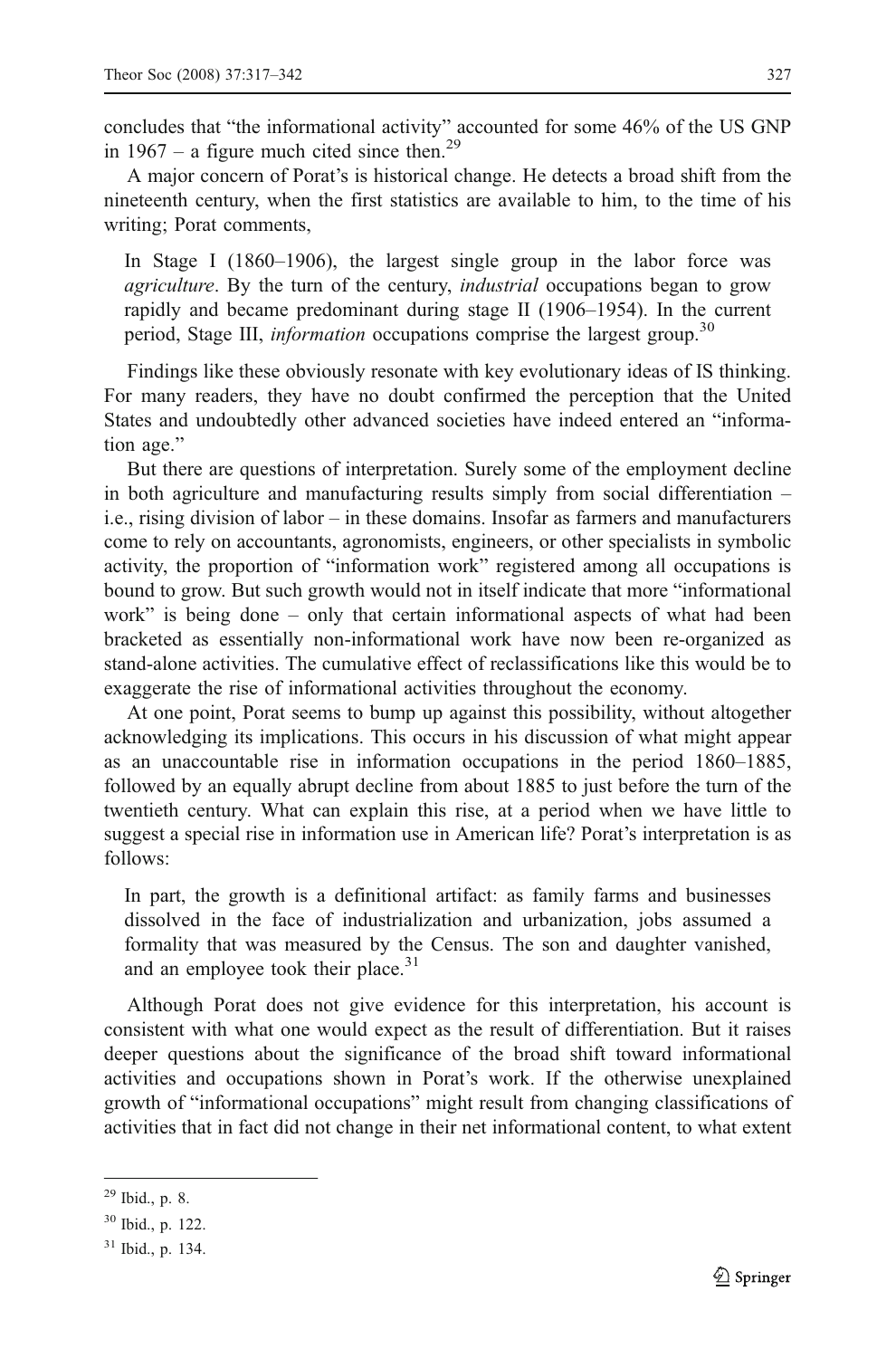might the same be said for the rise of the information economy more generally? How many new information occupations represent qualitatively new activities, and how many are simply activities of long standing, reorganized as distinct specialties?

But Porat's figures do attest to the role of one unquestionably authentic social and economic trend – the shift from human to machine power. This much-noted transition had implications in all sorts of directions, ranging from rising consumption of fossil fuels to falling caloric intakes among the populations of industrial societies. Since agriculture and manufacturing are defined as non-informational, the numbers of people involved in them are bound to decline as machines take over the work of digging, lifting, assembling, and the like. The workers freed from such physical work on the farm and in the factory then become available for work involving manipulation of symbols, rather than things.

Other questions of interpretation arise in connection with the binary distinction between "informational" and "non-informational" activities. Does this distinction really get at the sorts of issues raised, say, by Saint Simon when he sought to identify the occupations most reliant on rational or scientific reasoning? Porat, we believe, aims at a much simpler judgment. He compares the work of a carpenter with that of a computer programmer, describing both as skilled occupations:

However, the programmer's livelihood originates with the provision of an information service (a set of instructions to the computer), while the carpenter's livelihood originates with the construction of a building or a piece of furniture – non-informational goods.<sup>32</sup>

This distinction misses two important things. First, the role of information processes in work involving the manipulation of things (i.e., "non-informational goods"); and second, the *analytical content* of information processes involved in any sort of work. All IS authors (Porat included) ultimately acknowledge that information is an essential element of all social action. Regarding work roles, for example, it is impossible to imagine any form of work that does not require the worker in some way to assess the task at hand. But it seems absurd to ignore that different forms of work embody different forms of information processing, including different degrees of analysis and abstraction.

Compare the work of a data-entry specialist with that of a surgeon. The former's work – let us say, transferring sheets of hand-written sales orders into the computer record – is entirely informational. In contrast, by Porat's criterion, the surgeon engages in a non-informational activity, in that the ultimate result is change of a physical kind. Yet we ordinarily think of surgery as involving scientific thinking, or at least application of analytical abstractions to information on complex situations. Data-entry, on the other hand, is totally informational, but normally not especially analytic.

Then there are ambiguities in the application of the informational versus noninformational distinction. Someone who digs a hole in the ground presumably is engaged in non-informational work – despite the fact that he or she clearly must exercise at least some judgment about where to dig, and how. But how do we

<sup>32</sup> Ibid., p. 106.

<sup>2</sup> Springer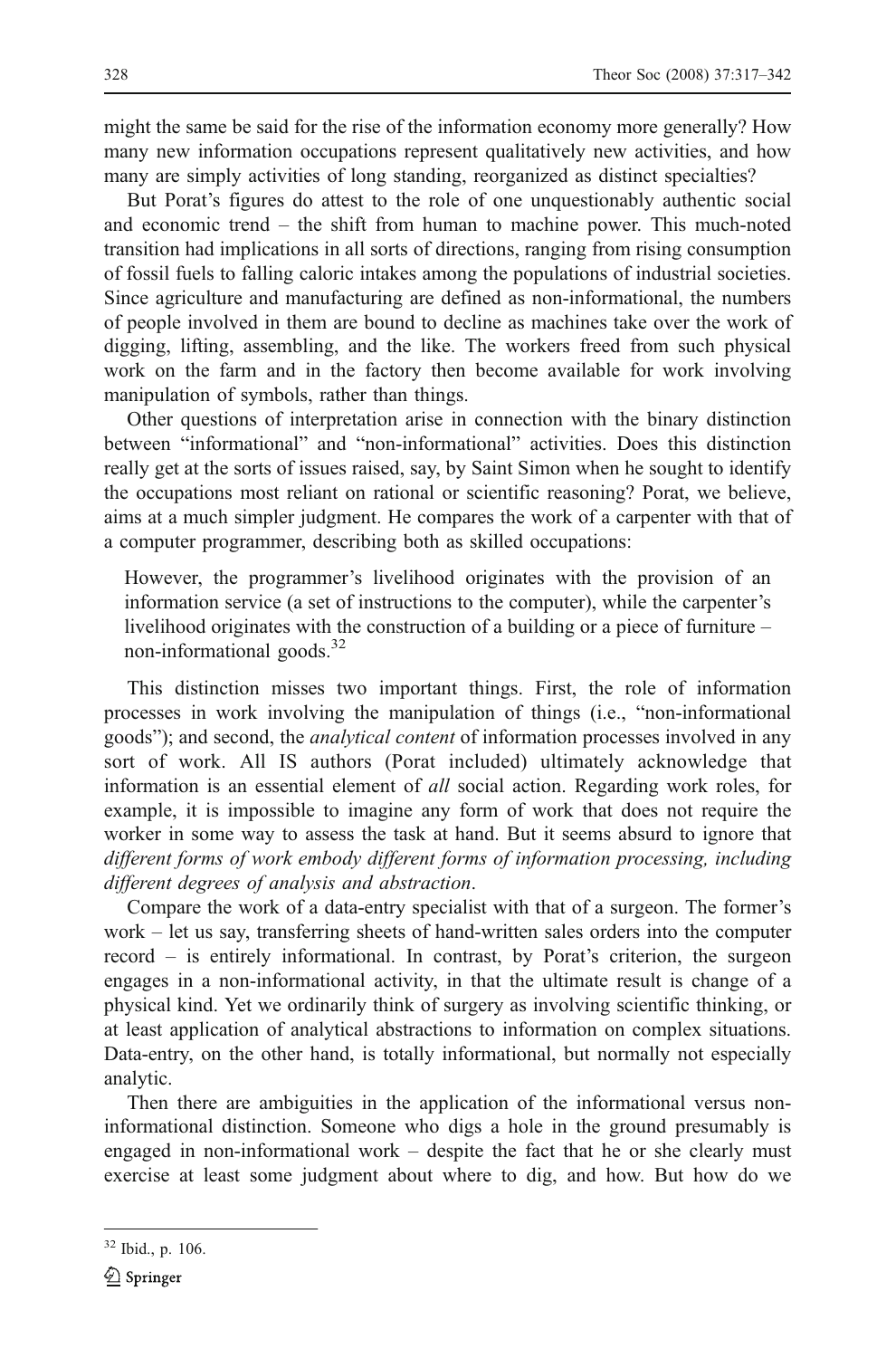classify the operator of a machine that digs the same sort of hole? The equipment operator makes the same sorts of judgments as the manual worker, but implements them through the control panel of the machine rather than muscle-power. So, for that matter, do airline pilots, operating engineers at nuclear power plants and the anesthetist who monitors the patient undergoing surgery. Should we regard all these forms of work as strictly and equally "informational"?

For Saint Simon, again, the crucial question was how and how much a particular activity contributed to efficiency in the pursuit of commonly-held social ends – prosperity, good government, or reduction of grave social conflict, for example. But it is hard to ascribe such results ipso facto to many occupations that Porat would bracket as "informational." True, that category includes a number of professions that Saint Simon would have recognized as part of his progressive class – engineers, urban planners, accountants, lawyers – all engaged in activities that arguably involve application of rational principles to human endeavors. But no less "informational," in Porat's terms, are such occupations as advertising copy writers, creators of soap operas, fortune tellers, and video-game designers. Porat is characteristically direct about this issue:

I am completely indifferent as to the motivation for acquiring knowledge, or even to the quality of the knowledge relative to other kinds of knowledge. It does not have to be 'good' information to qualify as an information service, nor does it have to be 'true'. Unfortunately, lies, distortions, and inaccuracies are still information.<sup>33</sup>

As a practical matter, one can see why Porat chose to avoid judging quality in information activities. The conceptual ambiguity of making such judgments for every distinct occupation would surely make it impossible to arrive at the summary figures that he presents. But the binary informational versus non-informational distinction leads us in a very different direction from the one that inspired Saint Simon.

What can we learn from Porat's exposition concerning the essentials of information society thinking?

First, it seems clear that, as work roles requiring major physical exertion in farms and factories have grown fewer, a growing proportion of all occupations have become "informational" in Porat's sense. Fewer and fewer jobs involve application of human muscle power to planting, lifting, moving, digging, and the like – and more involve recording or transmitting information, guiding machines in light of information, co-ordinating action with others, and similar symbolic activities.

Similarly, like many other domains of social life, information processes have clearly grown both more differentiated and more formal over the last century or so. This means, for one thing, that information itself is more likely to be recorded outside the human mind – in written codes and rules, computer records, symbolic algorithms, and texts of many other sorts. And it means that activities involving information increasingly have become the province of specialized roles. The affinity between these newly-differentiated roles and formally-recorded information is obvious. But it would be a mistake to imagine that the activities involved – from

<sup>33</sup> Ibid., p. 23.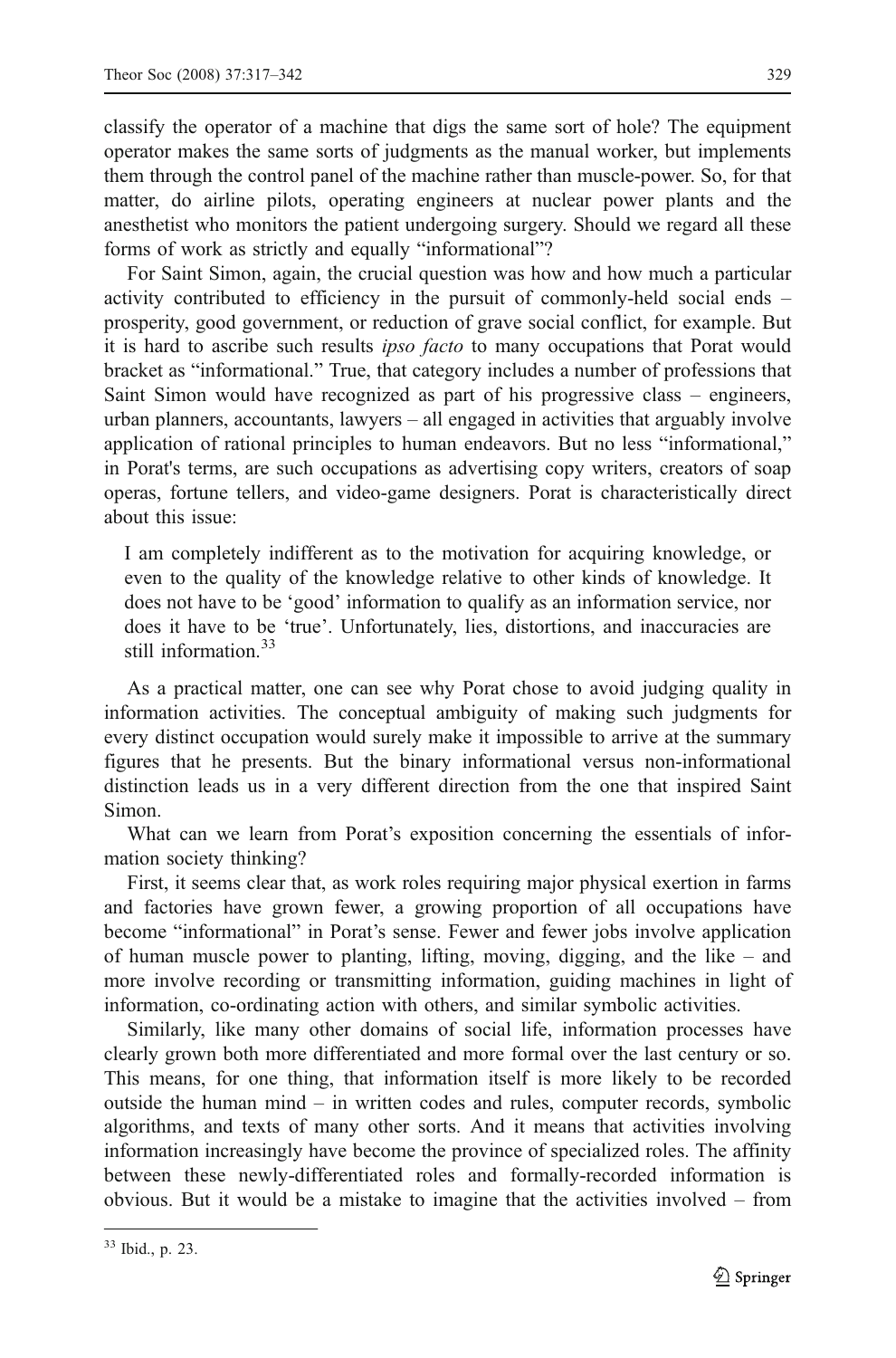weather forecasting to psychotherapy – have no analogs in less formally distinct informational activities.

It is beyond dispute, in other words, that information use is taking new forms. But it is far from clear that these changes necessarily involve net growth in the informational content of social processes (however one might measure this diffuse concept), or that the role played by information has necessarily become, on balance, more consequential.

#### In search of the information society

These quandaries compel reflection on what evidence might conceivably serve to support the distinctive tenets of IS thinking. Clearly it will not do to assume that all activities that are  $symbolic$  – i.e., all uses of information – must necessarily conduce to what Saint Simon would consider enlightened social action, or what Lane would bracket as "knowledgeable" social relations. Informational activities distinctive of our times, after all, include everything from research aimed at elimination of international conflict to promulgation of computerized horoscopes; from efforts to chart and control destructive climate change to production of ever-more sophisticated video games. Of the enormous investments devoted to information, vast proportions obviously go to support activities that not only are not "knowledgeable," as Lane would have it, but that appear to foster anything but rational or analytical thinking. These latter roles of information – from advertising to pornography to pure entertainment – aim to confuse, benumb, or simply distract human thought processes. It is very difficult to imagine how anyone might measure the proportion of these latter processes among all "information activities."

The problem is both empirical and theoretical. Empirically, it is all but impossible to imagine how activities like those detailed by Porat could reliably be classified in terms of the extent to which they support any form of rational decision-making. The practical difficulties involved in any such operation would simply be overwhelming. Conceptually, the issues are even more troublesome. For any assessment of the social role of information requires reckoning with a most basic theoretical topic – the ultimate ends of human action.

By this, we mean questions of whether conflict and inefficiency in human affairs in general are better understood as unsuccessful collective strivings toward goals that are essentially shared – or whether contention over ultimate ends or interests ought simply to be considered a fundamental fact of the human condition. Even human activities involving highly efficient *instrumental* uses of information, after all, may clearly serve *ultimate* ends that hardly anyone could consider substantively rational – e.g., precise calculation of the most efficient ways of administering concentration camps or propaganda campaigns. Authors like Saint Simon and Lane embrace the assumption that increased availability of authoritative knowledge will drastically reduce the long-term bases for social conflict and otherwise serve the common good. But other assumptions, of equally long theoretical pedigree, lead to quite different empirical implications.

IS thinkers have not had enough to say on these issues. One reason, we suspect, is that empirical evidence that might form bases for judging the strength of the  $\textcircled{2}$  Springer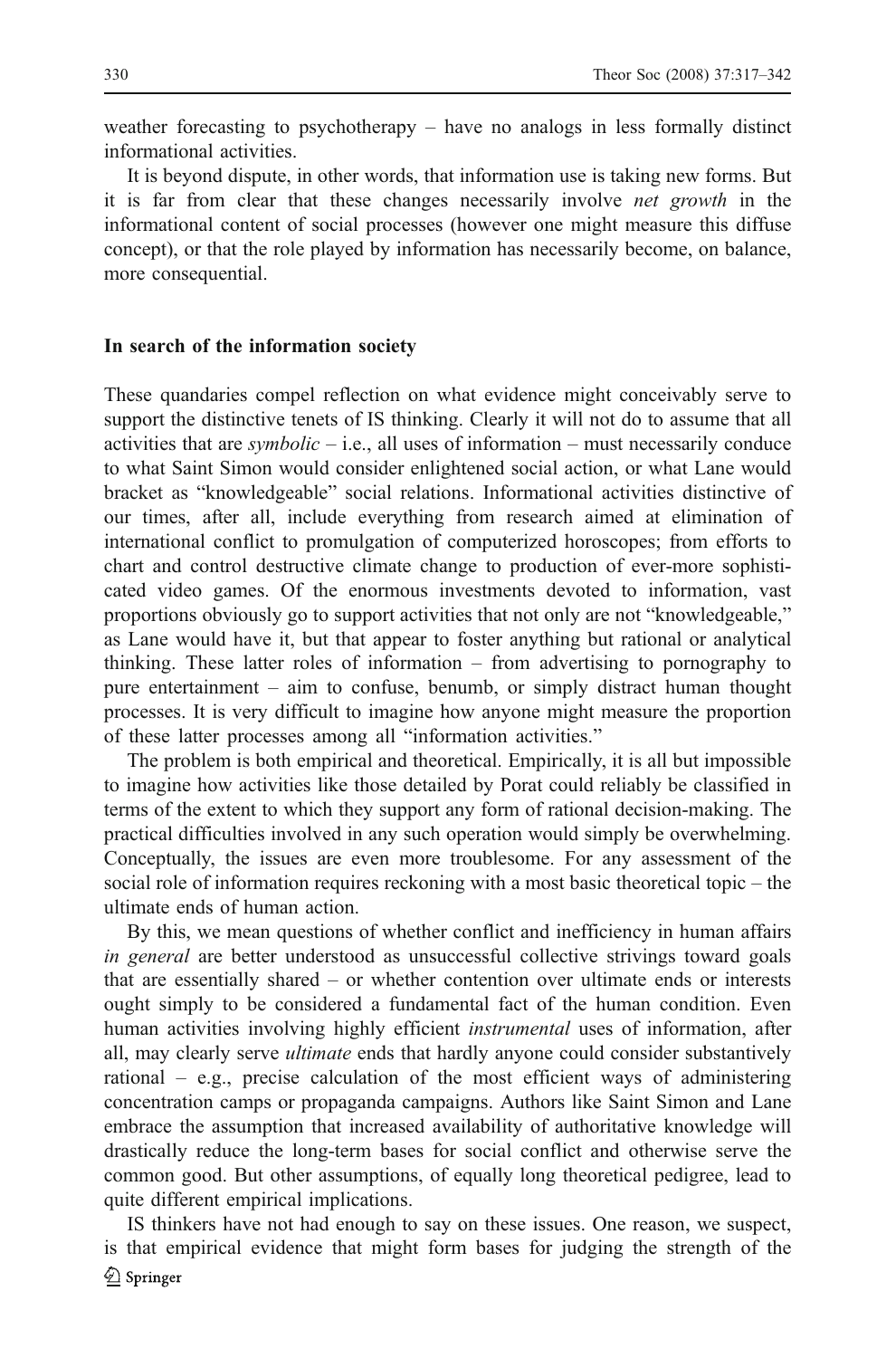IS position is either thin or ambiguous. Another is that Saint Simon's guiding assumption that more knowledge must somehow lead to reduction in waste and social conflict simply does not withstand critical reflection.

In the following pages, we aim to do a bit better than IS authors have, by identifying and examining the limited empirical evidence available. We seek to pursue what we consider the salient empirically-relevant arguments for their view, by examining the social role of information in five settings. These are: the role of information in fostering economic growth and productivity; the role of "theoretical knowledge" (à la Daniel Bell and others) in personal advancement; the personal and social benefits of formal education; the influence of information on hierarchy in formal organizations; and the role of knowledge in governance. These five contexts, we acknowledge, are highly disparate, both conceptually and in the sorts of empirical evidence that might be drawn from them. But they represent the points at which IS doctrine comes closest to making itself accessible to empirical refutation of any kind.

We hold that a hard look at the largely scanty and ambiguous empirical evidence on these matters does not provide clear support for the IS view. But let us be exact about our argument. We do not dispute that changing information processes hold important consequences for emerging patterns of social change, or that new forms and roles of information warrant serious sociological attention. Nor, we stress, do we mean to suggest than any empirical evidence *refutes* the essentials of IS thinking. IS thinking is for one thing far too diffuse for any such possibility. Our point is rather that the empirical implications of the doctrine are vague and elusive and that the disparate and fragmentary evidence that is available provides no decisive support for it. In particular, we see no clear evidence for the pre-eminence of changes in "information activities" among myriad other social trends and forces shaping the future. Where evidence seems to show rising importance of information, the very interpretation of such evidence is often confounded by the unsettled theoretical issues we have noted.

The role of information in fostering economic growth and productivity

Beginning with Saint Simon, IS thinkers have held it a basic feature of the new era that information and knowledge are taking on increasing economic value. One need only recall the statements quoted above from Cleveland or Drucker to the effect that information is coming to replace the role of capital.

As in other contexts, one can point to many contemporary trends that would seem to support the case. Everyone notices the value attached, for example, to patents, genetic information, data derived from satellite observations, personal data (for example, in guiding decision-making in credit and marketing), or successful business strategies. One thinks of the fortunes made from software design, energy exploration, or the exchange of insider information in world affairs, finance or commodities markets. In all such cases, information is clearly a source of value.

But are information processes really growing more important in relation to the economy as a whole? Is there any evidence of an "information revolution" in the second half of the twentieth century involving a heightened importance of information among other inputs to the production of wealth?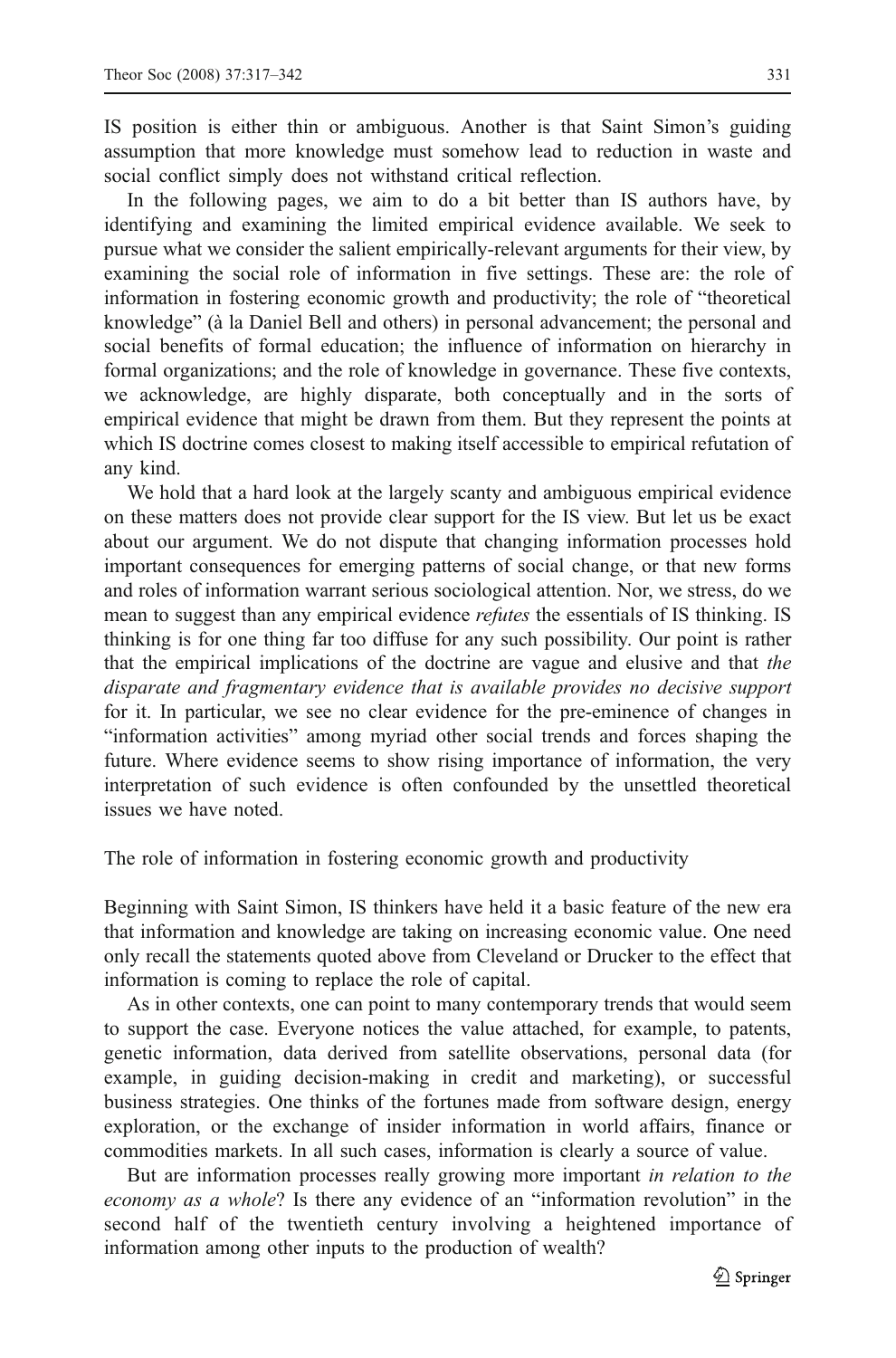Any attempt to answer a question like this runs up against the vagueness of IS thinking as to what sorts of "information activities" might reasonably be considered crucial economic inputs. In our own investigations, we have analyzed figures on patent issuance, educational expenditures, and research and development expenditures in the United States since  $1955^{34}$  All three of these factors represent ways in which informational resources might plausibly take on economic value. Accordingly, we looked for evidence that these factors contributed to American economic productivity and growth in the period between 1954 and 2001.

In fact, these analyses show that the three information factors do not predict productivity in this period. At least as indexed by these factors, informational inputs show no effect on productivity change in American during this period.

We also examined the role of these inputs in predicting economic growth. Here we found strong inputs from research and development expenditures and education; patent issuance had no predictive value. This result is broadly supportive of the IS idea that information activities foster prosperity. Why such a relationship should be absent in the case of productivity is mystifying in this context, since IS thinking has consistently envisaged that growth of information and knowledge make human labors more productive.

We looked particularly for evidence of a *transition* to an information society or economy at some point in the second half of the twentieth century. No IS author we know of has specified when, exactly, such a transition is supposed to have occurred. But implicit in many writings seems to be the notion that some such shift was under way by the end of the 1960s – perhaps corresponding to the time when computing came into widespread use in organizations.<sup>35</sup>

<sup>&</sup>lt;sup>34</sup> Our data come from various credible sources such as the Bureau of Labor Statistics and the United States Census Bureau Abstracts. With the selected information-related variables such as educational expenditures, research and development expenditures and number of patents issued, we sought to explain growth in GDP, measured in constant dollars and productivity, measured as hourly output in all businesses in the United States. Our dataset provides over-time information on these variables since 1955. We have estimated two time-series models. In our first model, we explore the effects of information-related activities on economic growth. We have estimated the effects of informational activities such as research and development expenditures, educational expenditures, and number of patents issued on GDP. For reasons of multicolinearity, we have estimated an ARIMA time-series model, predicting not only effects of information related activities on economic growth contemporaneously, but also in 5 and 10 year lags. In our second model, we have estimated the effects of the same two information-related activities on productivity through a similar ARIMA time- series model with 5 and 10 year lags. Our findings show that, while information-related activities have no significant effect on productivity, they strongly predict economic growth. The effects of information-related activities on economic growth are not only statistically significant, but also substantially strong both at the present time, and in 5- and 10-year lags. We have also tested the strength of the information-related activities in predicting economic growth in the 1950s and today. Our findings show that in the first period, both educational and research and development expenditures play a role in economic growth, while in the second period, only research and development expenditures do. Overall, we demonstrate a positive effect of information-related activities on economic growth, while we do not find any significant effects on productivity.

<sup>&</sup>lt;sup>35</sup> The closest any of these authors seems to come to identifying a date for the onset of the information society seems to be in the following passage by Peter Drucker: "The impact of information, however, should be even greater than that of electricity. Information has always been unbelievably expensive.... Now, for the first time, it's beginning to be available – and the over-all impact on society is bound to be very great." These remarks were first published in 1967.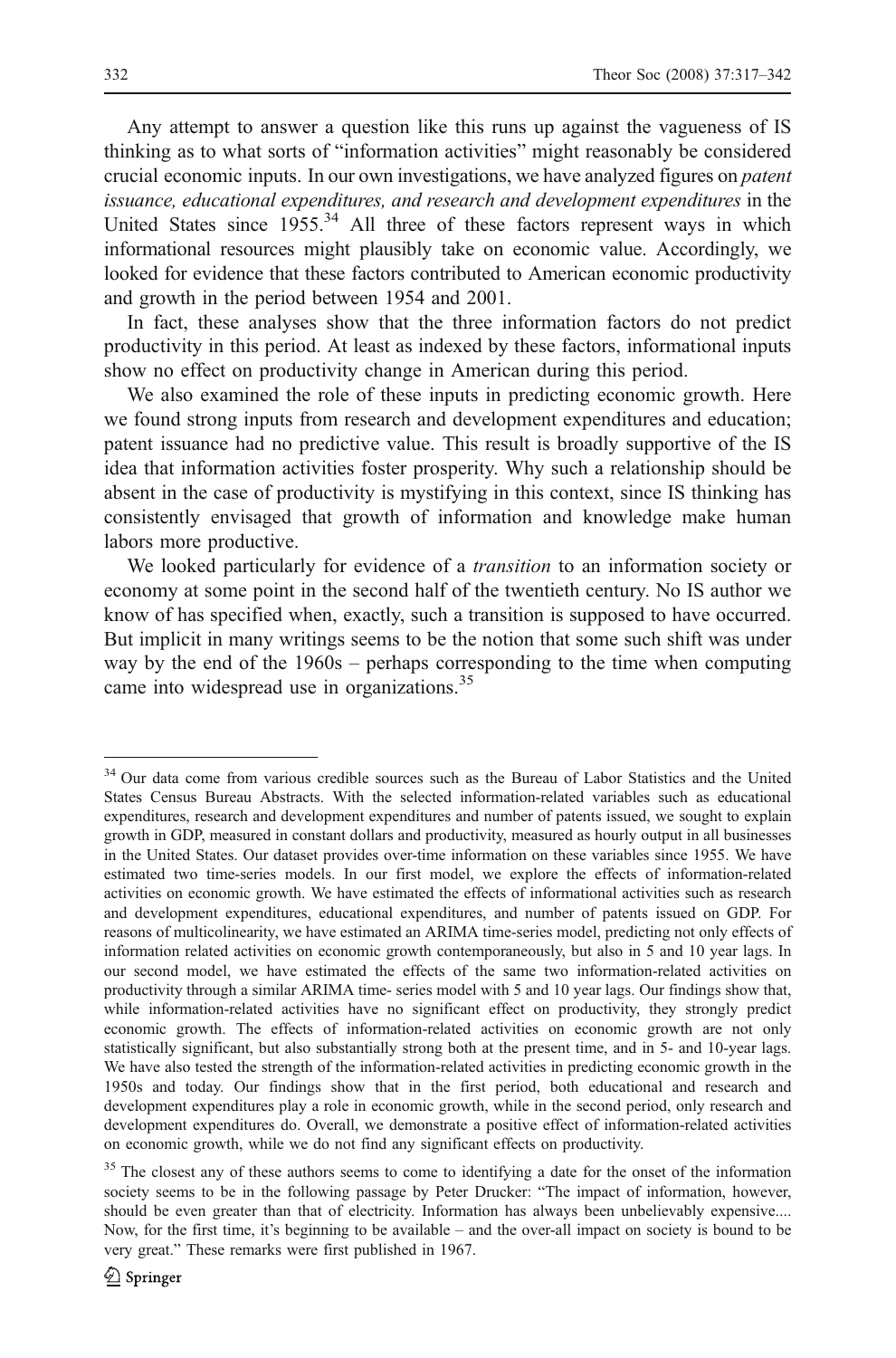We might have arbitrarily marked the cutoff point between the two periods at 1968, but statistical limitations led us to break our analyses into the periods 1955– 1970 and 1971–2000. These analyses, however, show no dramatic differences in the strength of information variables in predicting economic growth during these periods. Both research and development and educational expenditure are statistically significant predictors during the first period, whereas only research and development is a predictor during the second. Change in patent issuance is not a predictor in either period.

To summarize: our analyses show positive effects of our informational inputs on economic growth between 1954 and 2001, but little effect of productivity change during this period. What the analysis does *not* show is evidence of the rise of a distinctively new role of information in economic growth beginning around 1970.

"Theoretical knowledge" as the basis for personal success

Another empirically-relevant theme widely sounded by IS thinkers is the rising importance of theoretical knowledge for personal productivity and success. In the growing, information-oriented world, it is said, disproportionate reward will inevitably go to those whose performances are based on formal, science-based knowledge.

Daniel Bell often strikes this note in his writings on post-industrial society.<sup>36</sup> For him, social advantage in an information-oriented world is bound to accrue to university-educated scientists and other specialists who apply the latest scientific insights to the management problems of complex, far-flung social and economic structures. Thus, he asserts, we should no longer expect major inventions from figures like A. G. Bell or T. A. Edison, talented innovators lacking in formal education<sup>37</sup>

Note that the specification of theoretical knowledge serves to resolve some of the nagging questions left by analyses like Porat's. Bell cannot be accused of lumping unreflective, non-analytical uses of information with those that he sees as essential to the distinctive qualities of post-industrial society. The forms of knowledge that matter, he holds, are those propounded in scientific terms and disseminated through formal institutions of higher learning.

But this line of argument raises questions in its own right. Is "theoretical" knowledge really a distinct category? How does the analyst recognize it, in contrast to other forms of knowledge – let alone measure the frequency of its use? There would seem to be many ambiguous cases. Presumably the knowledge underlying genetic mapping to develop new treatments for disease would qualify as strictly "theoretical" in Bell's sense; here the derivation of practical action from "pure" scientific inquiry appears clear. But one can also point to developments like the creation of the Microsoft empire. Its founder, Bill Gates, cut short his formal education at Harvard to plunge directly into what proved to be a world-shaping,

<sup>&</sup>lt;sup>36</sup> Daniel Bell, *The coming of post-industrial society*, pp. 20, 343-344.

<sup>37</sup> Daniel Bell, The third technological revolution, p. 169.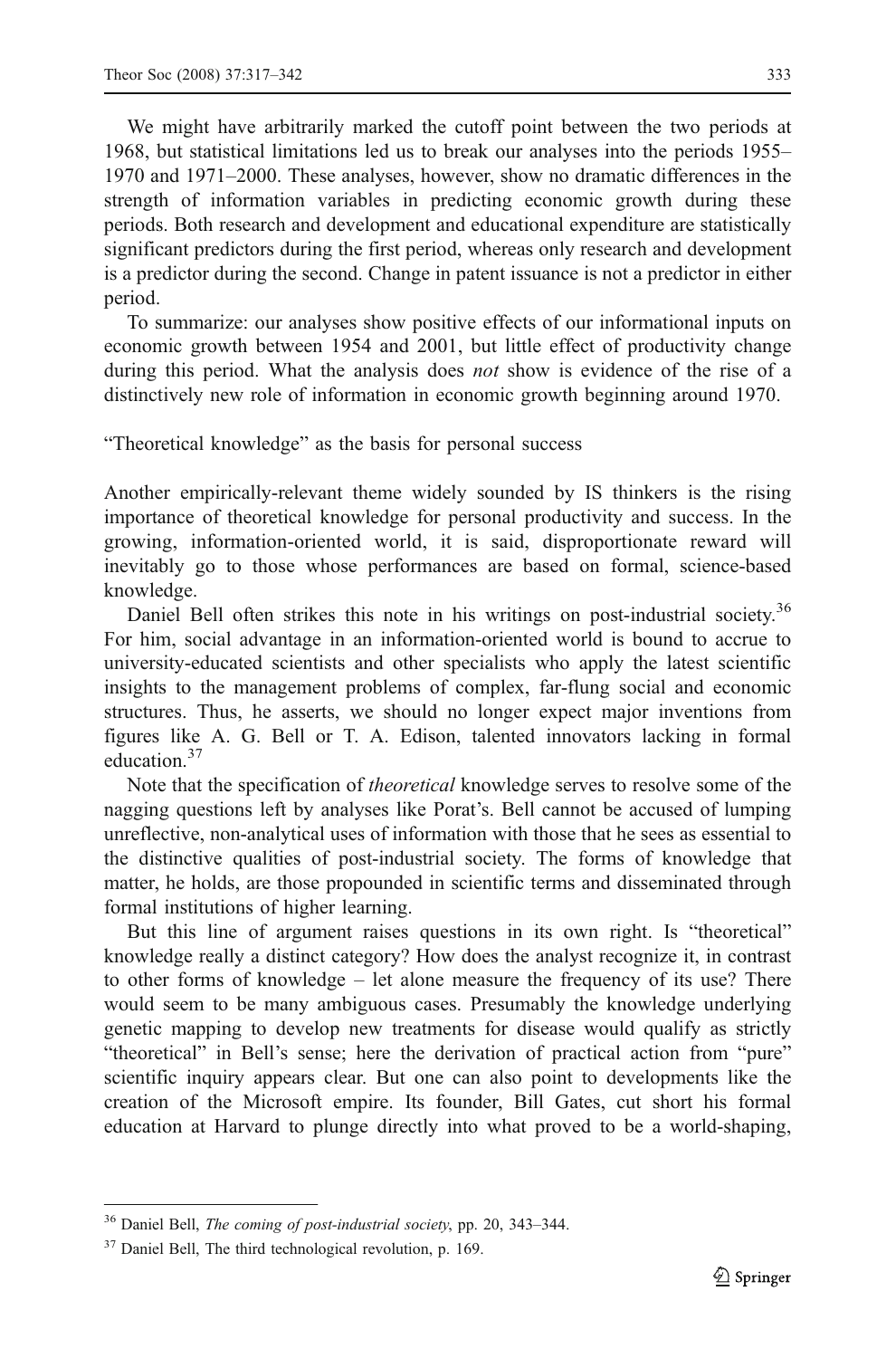knowledge-intensive business.<sup>38</sup> This latter success story sounds much like an echo of the biographies of A. G. Bell or T. A. Edison, Daniel Bell notwithstanding.

Another case in point is George Soros, the fabulously successful investor who began as a student of philosophy under Karl Popper and seems always to have thought of himself as an intellectual. Those close to Soros gave mixed reports on the role of formal, scientific reasoning in his financial decision-making. His biographer quotes the words of his son:

[George Soros] will sit down and give you theories to explain why he does this or that. But… the reason he changes his position on the market or whatever is because his back starts killing him….

If you're around him a long time, you realize that to a large extent he is driven by temperament. But he is always trying to rationalize what are basically his emotions<sup>39</sup>

The biographer cites similar accounts from various other close associates of Soros. The picture that emerges is one of brilliant analysis, certainly informed by resourceful use of information – but not exactly of "theoretical" reasoning.

Similar ambiguities arise in attempts to classify many important genres of information use. How do we understand the work of university-based jurists seeking to protect consumer interests by developing new legal concepts and strategies regarding product liability? What about makers of foreign policy seeking to exploit the reports of diplomats and intelligence operatives to fine-tune diplomacy? What about the experience-based understanding of a participant in a complex software design project, whose knowledge base consists of detailed acquaintance with the quirks and peculiarities of the various work groups and work styles constituting the over-all operation? These uses of information may be analytical and intense; they may have profound repercussions on human well-being. But are they "theoretical"?

Conceptual issues underlying these subtle and far-reaching questions are much illuminated in the outstanding study of nuclear weapons engineering by Donald McKenzie and Graham Spinardi, "The Uninvention of Nuclear Weapons." <sup>40</sup> The authors inquire whether, with the passing of a generation of specialists who had hands-on acquaintance with nuclear weapons manufacture, knowledge of how to construct such weapons might simply be lost. They argue that, despite the bases of nuclear weaponry in pure science, the actual making of weapons that work involves much "tacit" knowledge – practical *savoir faire* that cannot be, or at least in practice is not, transmitted through written formulae. Thus McKenzie and Sapinardi hold that nuclear weapons could plausibly become "uninvented," even as the underlying corpus of formal, scientific understanding remained intact and available.

Our point is not to draw a bright line between "theoretical," science-based knowledge and other consequential uses of information, but to question the wisdom of entertaining such a line. Analytical thinking comes in many different forms, and

<sup>&</sup>lt;sup>38</sup> Current Biography Yearbook, New York 1991, p. 239.

<sup>&</sup>lt;sup>39</sup> Michael T. Kaufman, Soros; the life and times of a messianic billionaire, New York 2002, p. 140.

<sup>&</sup>lt;sup>40</sup> Donald McKenzie and Graham Spinardi, Tacit knowledge, weapons design, and the uninvention of nuclear weapons, American Journal of Sociology, (101)1.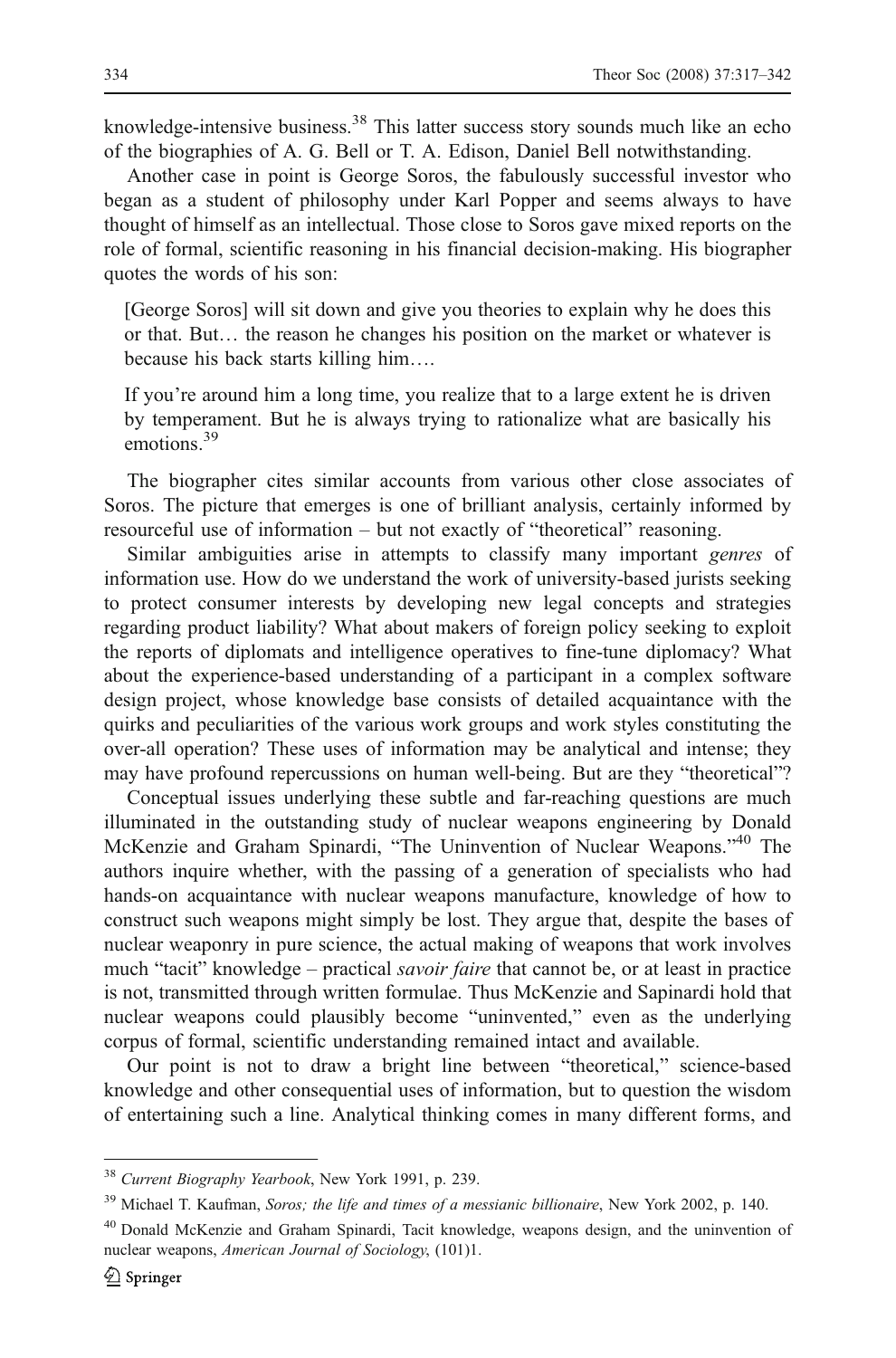matters in countless ways for human affairs. It is hard to specify any empirical evidence that could demonstrate that knowledge directly based on science, or even on academic learning, matters more as a prerequisite for crucial human performances than other forms of information use.

The rising importance of formal education

If social life is somehow becoming more "knowledgeable" over-all, one might expect to see support for this trend in growing investments in education. Porat, for example, charts the rates of growth in education, which he classifies as an "information activity." He reports a yearly growth rate of US expenditures in primary and secondary education of 12.0% for the period 1948–1958; for higher education in this same period, he reports a yearly rate of  $7.5\%$ <sup>41</sup>. These findings are of course consistent with his over-all portrayal of growth in knowledge activities throughout the economy.

We have already reported our findings that educational expenditure is *less* predictive of economic growth in the last three decades of the twentieth century than in the preceding period – and that it does not seem to predict change in productivity at any stage of the period since 1954. But IS thinkers might well point to other evidence appearing to demonstrate rising importance of formal education. Some would certainly point to rising wages of well-educated workers in the United States over recent decades, in relation to the stagnant or falling compensation to the poorly educated. For Robert Reich, for example, this gap demonstrates growing importance of "symbolic analysis" in an increasingly information-oriented economy.<sup>42</sup> Other commentators would draw similar conclusions from the fact that many American professions and occupations have established increasingly demanding entry standards, in terms of years of schooling and degrees taken. These trends presumably attest to the increasing need for formal education as a basis for economic effectiveness.

But the persuasiveness of such arguments depends on acceptance of functionalist theoretical assumptions akin to those discussed above. The arguments posit that growth in requirements for formal education in fact represents a response to "needs" of the economy or society as a whole. This is a much-contested idea. At issue is whether reliance on formal education is the *cause* of social advantage of educated people, or its effect. In his classic The Credential Society, Randall Collins argues the second point: that erection of formal credential requirements for all sorts of occupations and professions results from pressure by established status groups to restrict entry to privileged roles.<sup>43</sup> He cites a variety of studies showing that, within job categories, those with large amounts of formal training do not show better performance than those with little such training. Much of the skill necessary for most work roles is acquired on the job, Collins argues.<sup>44</sup>

<sup>&</sup>lt;sup>41</sup> Marc Porat, *The information economy*, p. 64.

<sup>&</sup>lt;sup>42</sup> Robert Reich, The work of nations; preparing ourselves for 21st century capitalism, New York 1991, p. 225.

<sup>&</sup>lt;sup>43</sup> Randall Collins, The credential society, New York 1979.

<sup>44</sup> Ibid., pp. 48, 54.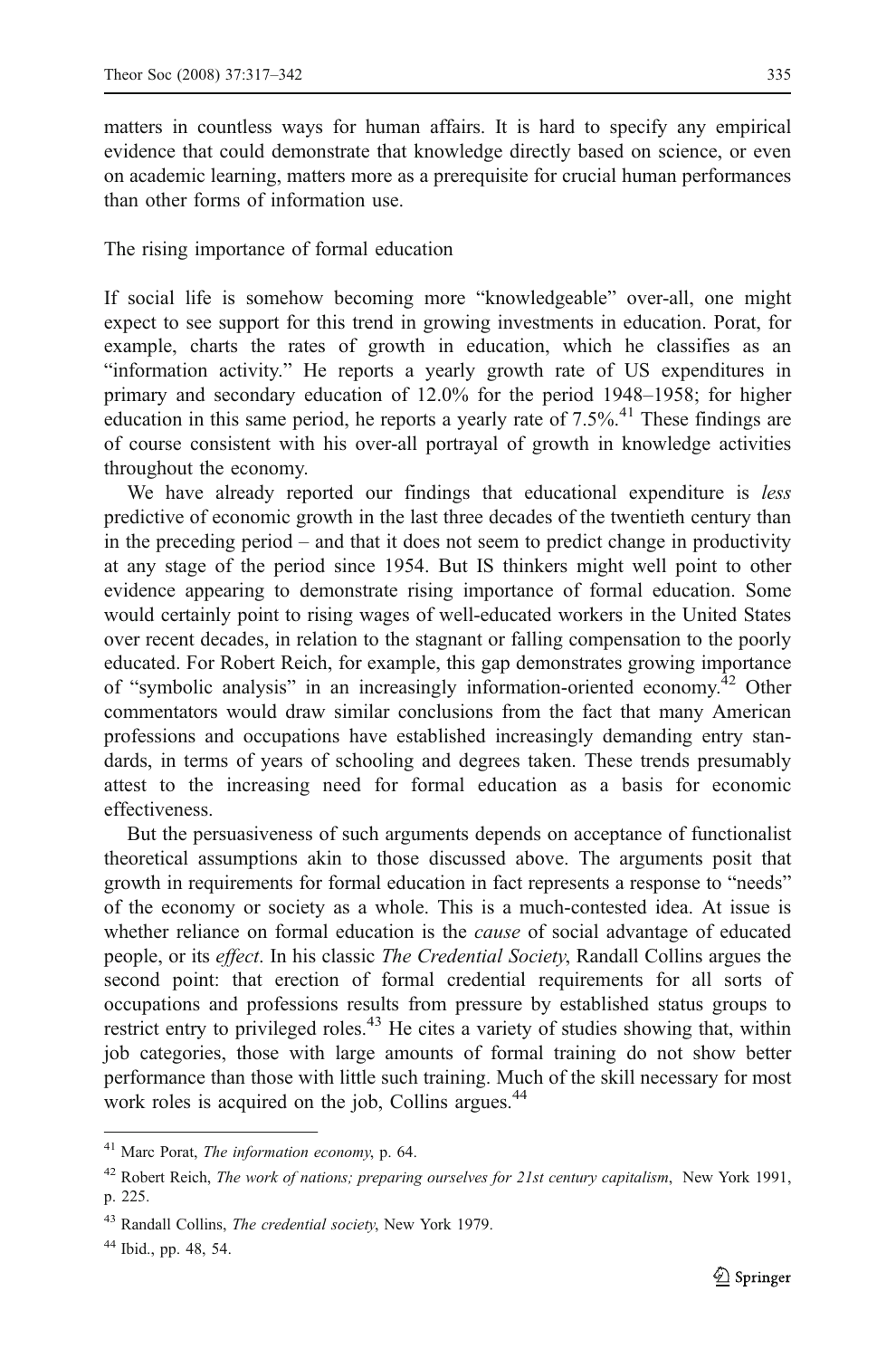Erving Goffman made much the same point decades ago, when he wrote

the American Army during World War II innocently treated trades such as pharmacy and watch-repairing in a purely instrumental way and trained efficient practitioners in five or six weeks to the horror of established members of these callings<sup>45</sup>

Goffman noted that pharmacists feel that the requirement of a 4-year university degree to be certified as a pharmacist is "'good for the profession'"; but "… some admit that a few months' training is all that is really needed."<sup>46</sup>

Anyone attentive to requirement-setting within colleges and universities will note many formal qualifications for degrees that seem equally tenuous in relation to ultimate role performance – calculus for architects and chiropractors, for example, or foreign-language exams for PhDs. As a number of writers have argued, formal educational credentials may simply serve as a "screening device" or proxy for other qualities of interest to employers – congenial manners, steady work habits, or the status attributed to formal education.<sup>47</sup>

Much the same issue arises in interpretation of the growing role of information technologies in the workplace, a trend that some have understood as manifesting the generally greater productivity of "information intensive" activities. In a recent study of the correlates of workers' use of various tools on the job in America and Germany, DiNardo and Pischke demonstrate that computer use is strongly associated with higher wages. But the authors also show that similar wage advantages attach to "on-the-job use of calculators, telephone, pens or pencils, or for those who work sitting down."<sup>48</sup> One would hardly claim that the addition of pens or pencils raised the productivity of workers in these instances. For similar reasons, we must be careful about drawing conclusions about the" effects" of the apparent information content of work roles on productivity.

Here as elsewhere, IS thinking raises theoretical questions that its proponents do not directly confront. We can hardly afford to reject the possibility that knowledge and information uniquely conveyed through formal education are indispensable for personal success in today's "information society" – that the crucial performances presumably supplied by those with formal education could never take place without it. But we should acknowledge that evidence has not yet been provided to sustain such a conclusion.

#### Hierarchy in organizations

Saint Simon held that superior information and knowledge would erode all sorts of irrational social hierarchies. Several of the more recent authors cited above explicitly embrace this position. Actors endowed with authoritative information, the argument

<sup>&</sup>lt;sup>45</sup> Erving Goffman, *The presentation of self in everyday life*, Garden City, NY, 1959, pp. 46-47.

<sup>46</sup> Ibid., p. 46.

<sup>&</sup>lt;sup>47</sup> N.L. Hicks, Education and economic growth. In *The International Encyclopedia of Education*, second edition, Vol. 3, Oxford, UK 1994, p. 1660.

<sup>&</sup>lt;sup>48</sup> John DiNardo and Jorn-Steffen Pischke, The returns to computer use revisited: Have pencils changed the wage structure too? Quarterly Journal of Economics, February 1997, p. 291.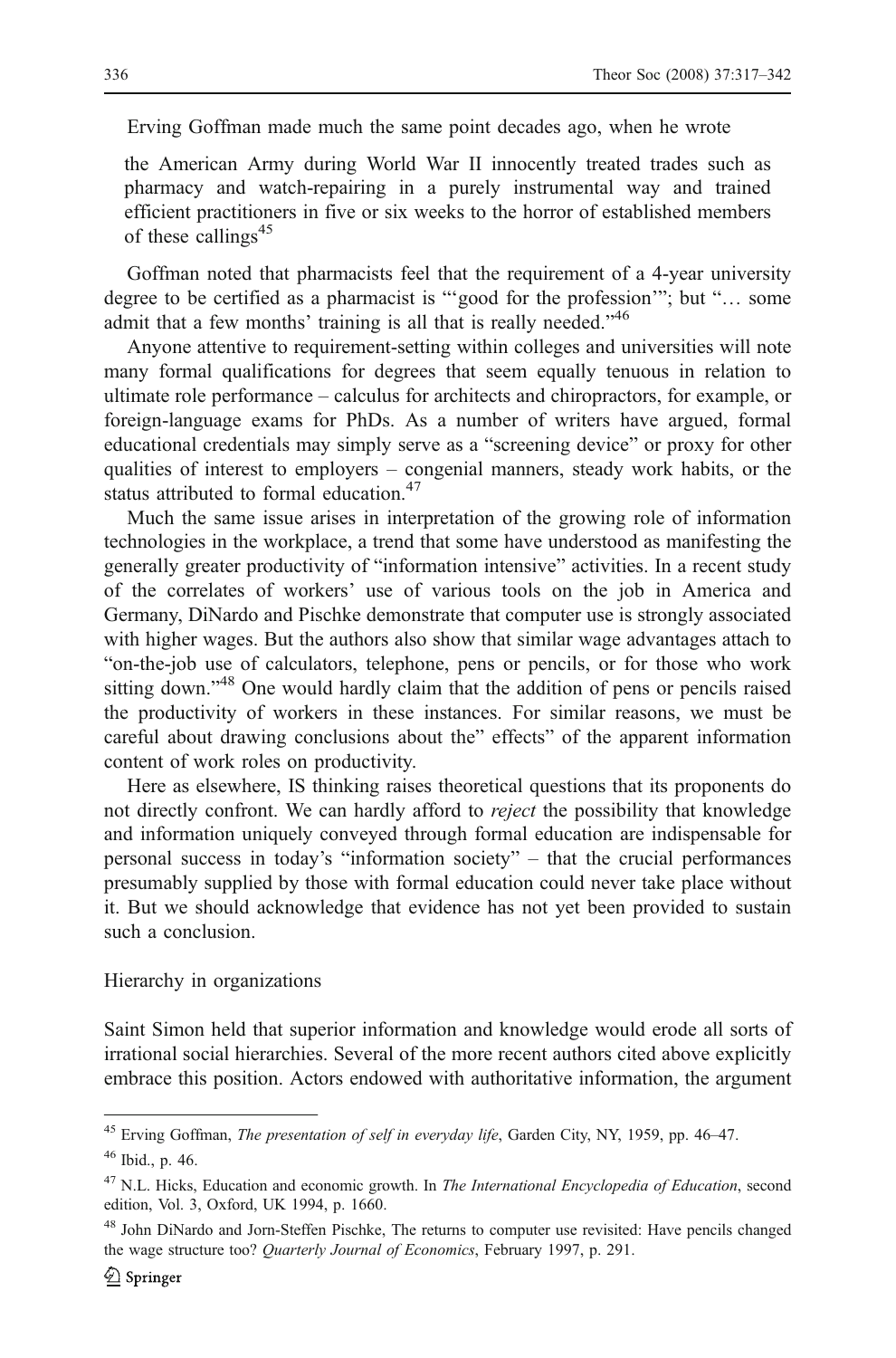goes, take their directions from informed understanding, rather than blind authority, superstition, or arbitrary custom. As society becomes more "knowledgeable," all forms of authority not based on reason tend to give way to information-based relations.

A number of late-twentieth-century IS thinkers have applied this reasoning to formal organizations, especially businesses. In their quest for efficient performance, they hold, public and private organizations are adopting more collegial structures, flattening once-sharp organizational profiles. In Drucker's words,

Because the 'players' in an information-based organization are specialists, they cannot be told how to do their work. There are probably few orchestra conductors who could coax even one note out of a French horn, let alone show the horn player how to do it. But the conductor can focus the horn player's skill and knowledge on the musicians' joint performance. And this focus is what the leaders of an information-based business must be able to achieve (1988, p. 49). $49$ 

This vision of organizational change certainly bears empirical implications. One can imagine investigating organizations to see whether those whose members have more informational resources at their disposal are indeed less hierarchical. Drucker, for example, makes it clear that he expects computerization to decrease the levels of management separating chief executives from ordinary workers. The management structures of highly-computerized organizations, in other words, should grow less hierarchical, flatter. But he offers no systematic evidence on this point.

Neither have most other researchers, unfortunately, despite the fact that computerization has been pervasive in organizations over the last two decades. We have been able to identify just two published studies of computerization and hierarchy in organizations: one from Australia in the 1980s, the other from the United States in the  $1980s$  and  $1990s$ .<sup>50</sup> Despite the authors' efforts to do so, neither of these studies finds evidence that computerization is associated with "flattening" of management hierarchy.

At least one other empirical study would seem to point in the opposite direction. David Gordon's Fat and Mean argues that the dominant trend in American businesses in the 1980s and early 1990s was *increasing* hierarchy.<sup>51</sup> Gordon does not specifically address changes in access to computing or other sources of information, but his arguments refer to trends that occurred over the supposed course of the "information revolution." Gordon found that the proportion of staff in American businesses involved in supervision of other workers grew for decades, beginning about 1950. Perhaps more telling, American businesses by 1989 were more top-heavy in supervisory ranks than their counterparts in virtually every other

<sup>&</sup>lt;sup>49</sup> Peter Drucker, The coming of the new organization. Harvard Business Review, January–February 1988, p. 49.

<sup>&</sup>lt;sup>50</sup> Rashid Zeffane, Patterns of structural control in high and low computer user organizations, Information and Management, 23 September 1992; James Rule, Debra Gimlin and Sylvia Sievers, Computing in organizations; myth and experience, New Brunswick, NJ, 2002.

 $51$  David Gordon, Fat and mean; the corporate squeeze of working Americans and the myth of managerial 'downsizing', New York 1996.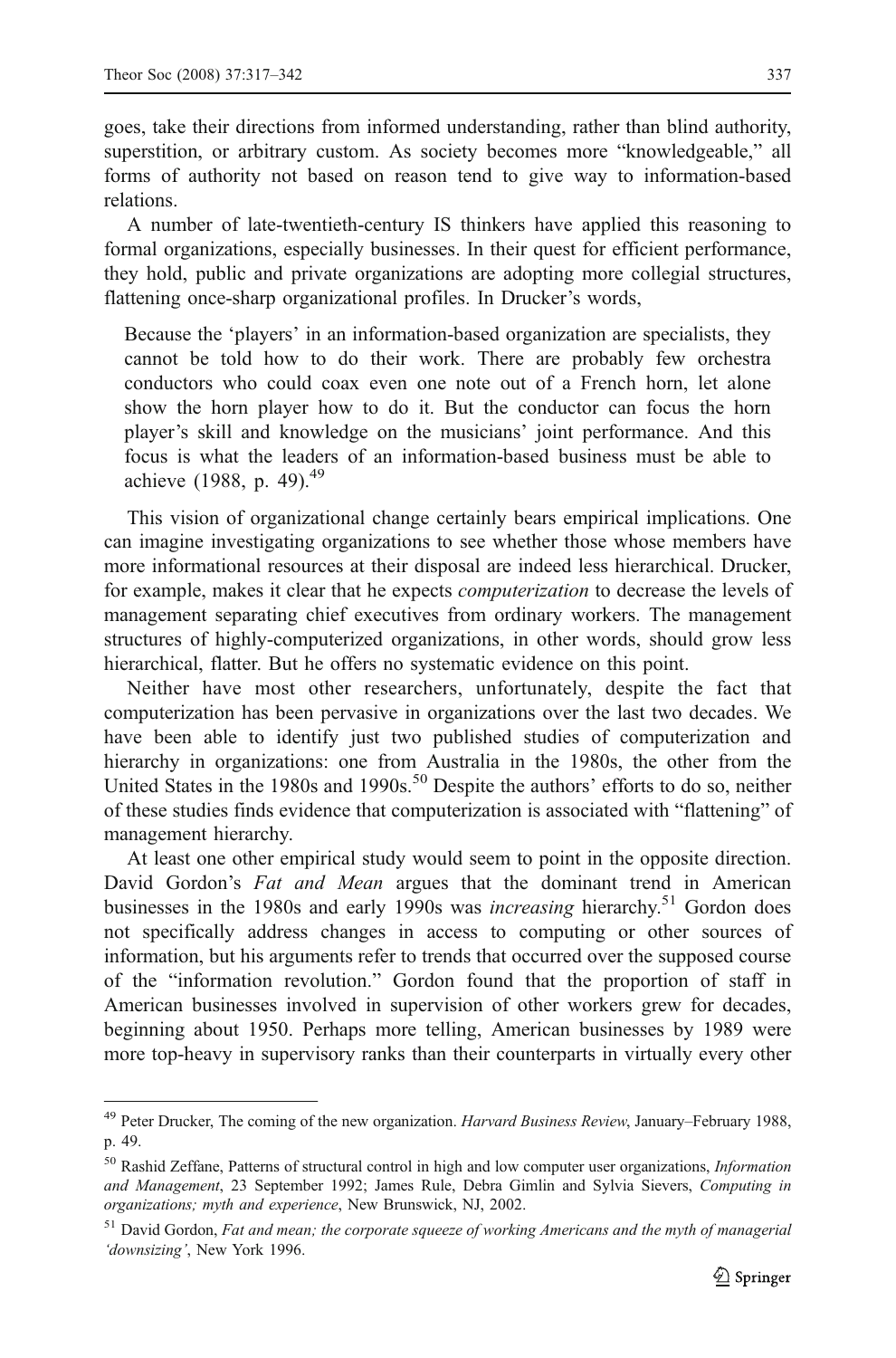capitalist economy except Canada, and have remained so, even in the face of muchheralded corporate "downsizing."<sup>52</sup> Gordon portrays this salient difference as resulting from management efforts to squeeze more work from lower-paid staff – an interpretation not directly supported empirically. But whatever the explanation, the statistical picture that he presents does not seem compatible with a view of flattening authority structures over the course of the "information revolution."

Another widely-noted change in one category of organizations in the world's "information societies" also poses problems for IS thinking. This is the growth of vast, standardized retail enterprises purveying highly predictable products and services through thousands of local establishments – MacDonald's, the Gap, Starbucks, etc. These organizations essentially succeed by replicating a successful organizational formula on the largest possible scale.

Such replication clearly requires systematic organizational discipline over staff performance at each site. Information technologies are often essential to such enforced standardization of performance, as computers help monitor staff and enforce norms set down by upper levels of management. Note one extreme case reported in the study by Rule, Gimlin, and Sievers cited above; the authors quote a site interviewer's description of work at a fast-food franchise:

The cashier pushes buttons on the register corresponding to the items and quantities ordered and NOT to the prices. The register has the prices in memory, calculates tax, provides the total and calculates the change…. [Staff] don't have to remember any prices…. On mechanical registers, they could enter the wrong price, here if they hit a button for the item, they have to charge the correct price.

A system like this makes it much more difficult for staff to take any action not envisaged by those who designed the system; the authors comment:

the only way [for staff] to cheat… is to give away the food without entering it on the register at all... [I]f this were done to any extent… the computerized inventory control system would soon call attention to the missing ingredients.<sup>53</sup>

Other accounts from this study show how computerized information systems enable large retailers to remove discretion from shop-floor staff in re-ordering stock. Rather than allow local store staff or managers to decide what should be reordered, central decision-makers simply dispatch what they are convinced will sell best. Data generated by computerized cash registers, manipulated by software algorithms, make it possible to dispense with thinking at the shop-floor level.

An interesting feature of these large-scale ventures is that they seem to afford enhanced uses of information by those at the top – while wringing independent thought and discretion from the work of those at lower levels. One can imagine business school graduates poring over the flow of statistics on Big Macs, pants-andtops combinations or lattes grandes, in efforts to fine-tune prices, supplies, and

<sup>52</sup> Ibid., pp. 43–47.

<sup>53</sup> Rule, Gimlin, and Sievers, Computing in organizations, p. 66.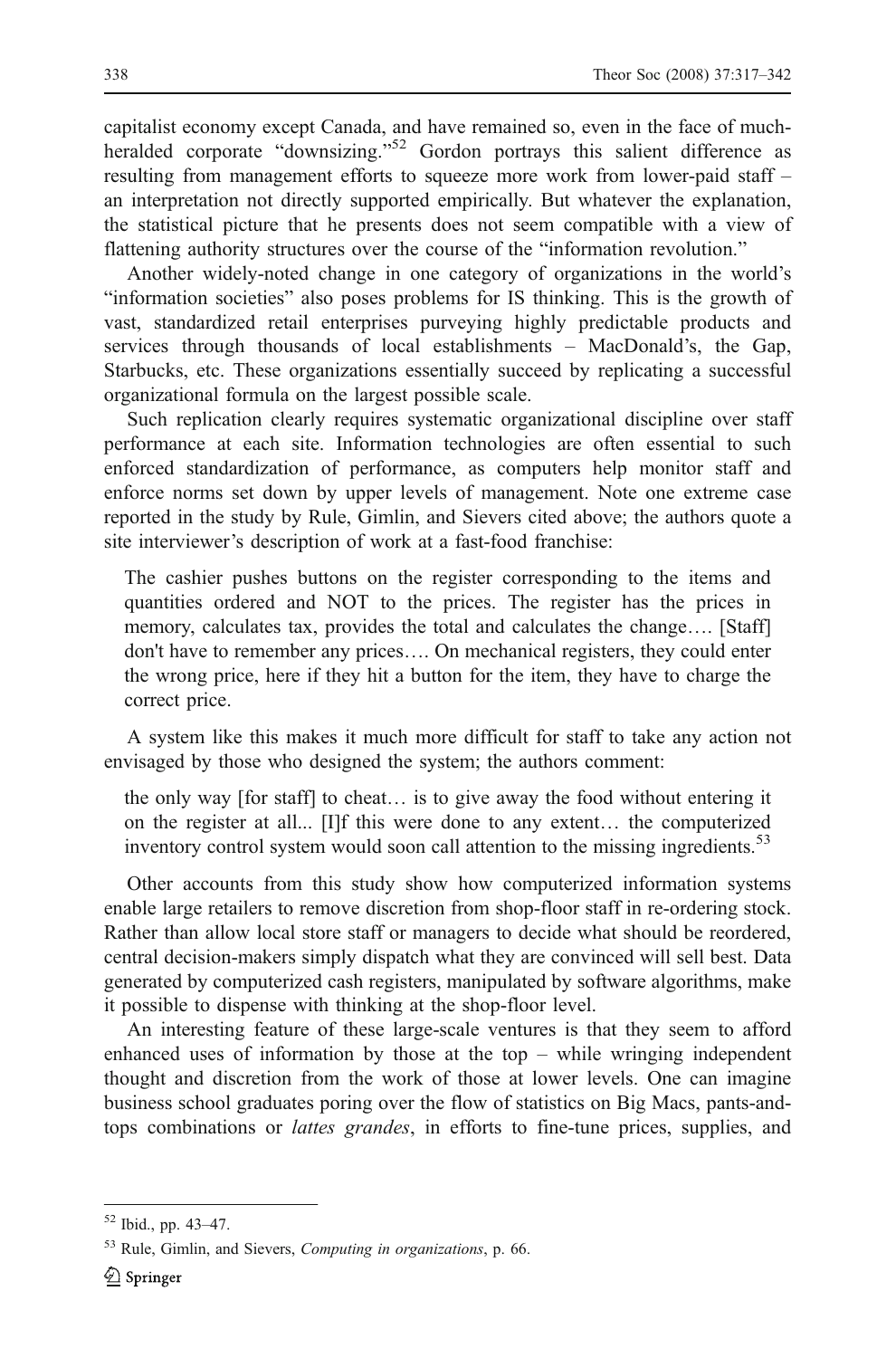staffing levels. These high-level specialists in management of "organized complexity" (to use Bell's term) are certainly engaged in "information occupations" – as are, for that matter, low level staff who feed data into the system that makes the grand assessments possible. But the underlying process at work in these settings might best be described as a dumbing-down of lower-level work in order to intensify management control over the organization. Whether the result is a more "knowledgeable" society, in Lane's terms, is doubtful.

Much this same conclusion emerges from Simon Head's recent study of the mobilization of information technologies to rationalize work in a variety of settings. Head focuses particularly on "call centers" created for the mass production of telephone interactions between highly regimented staffs and customers or large organizations. Extended analysis of phone traffic has led management to develop software that minutely guides the responses of workers to every query, wringing virtually all discretion and personality out of the work. Head comments,

... software companies… have created an elaborate superstructure of technology designed to "manage" these sales encounters from beginning to end, with the 'verbal interaction' between agent and client playing out according to prearranged formulas. The agent loses the power to manage the call and has instead to defer to instructions provided by the… software, which embodies the detailed preferences of management. A primitive version of this managed call will be familiar to anyone who has been disturbed by the intrusion of a telemarketer trying to sell real estate or Caribbean vacations. But the software systems on order… vastly strengthen the managed call as a weapon of knowledge management and control.<sup>54</sup>

Here, too, one can readily recognize the analytical sophistication of the system design, and indeed its theoretical bases in management studies and the sociology of work. But the net effect on the intellectual content of the interactions for the parties is surely negative.

Head casts a skeptical eye on the prophecies of rising worker autonomy and job enrichment in an "information-intensive" environment. Instead, he observes,

At the upper echelons… new and advanced skills may be required of those who oversee the implementation of reengineering and ERP [enterprise resource planning] projects. But the sponsors of these systems habitually use them to simplify the work of middle- and lower-level workers, surrounding their tasks with elaborate regimes of business rules, and setting up all-seeing systems of digital monitoring to make sure that the rules are being obeyed…. With the reengineering of health care and the coming of ERP, skilled workers such as physicians and managers are themselves no longer beyond the reach of this allseeing industrialism.<sup>55</sup>

<sup>&</sup>lt;sup>54</sup> Simon Head, The new ruthless economy; work and power in the digital age, New York 2003, p. 85.

<sup>55</sup> Ibid., pp. 12–13.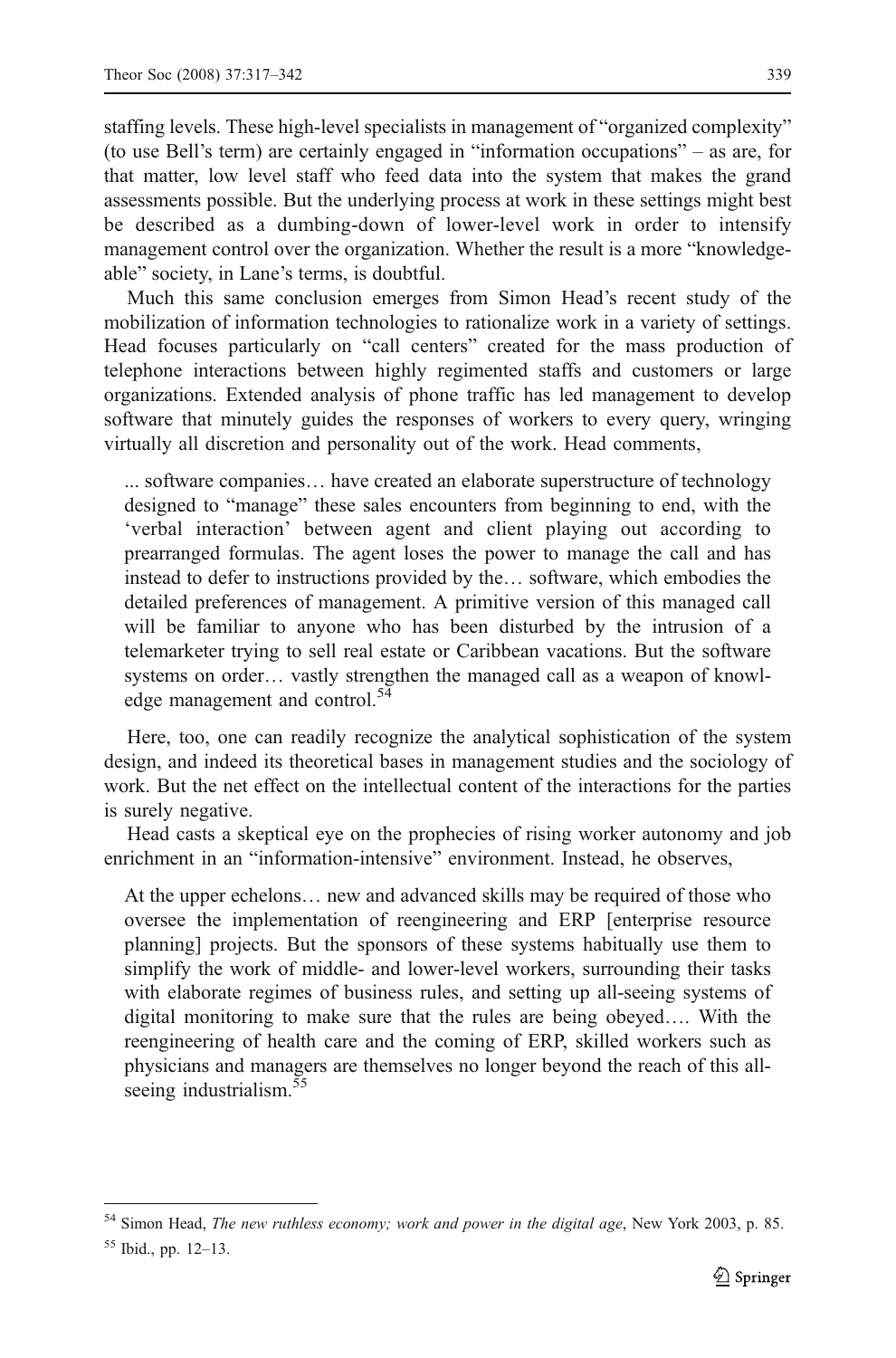#### Rationality in public affairs

Perhaps the most inspirational element of Saint Simon's original vision was the prospect that knowledgeable administration of human affairs would supplant politics. Exponents of IS views to this day widely hold that social processes occurring in information-rich environments will be less conflictive, that more and better information will make it easier for parties to agree on collective directions of social action.

But the notion that more knowledge *in general* will somehow lead to more cooperative action toward broadly-shared social ends raises the theoretical red flags noted above. The unstated – and highly controversial – assumption is that human conflict stems ultimately from inadequate information about how people might realize values or interests that all, ultimately, share. An alternative view would portray differences of interest within the polity as authentic and enduring. Insofar as real social systems are better described by this second model, more information will be apt to furnish more weapons for conflict, rather than more resources for resolving it.

Again, one hardly expects either of these highly abstract competing models to be upheld or rejected categorically in light of any empirical considerations. But it is surely worthwhile to weigh the apparent strengths and weaknesses of the two models in relation to recent social trends. Is there, in fact, any evidence that the over-all extent or intensity of grave social conflict has been reduced through proliferation of information or "knowledgability" (to use Lane's term)?

How could one get a grip on a question so far-reaching? One approach would be to take stock of major public issues or "social problems" – conflicts over basic directions of social action requiring some sort of collective response, locally, nationally, or globally. Examples are familiar to everyone: environmental degradation and climate change; destructive religious and ethnic conflicts; pressures for migration of populations from poorer to richer areas of the planet; the AIDS epidemic; high death rates from easily preventable illnesses.

Nearly every thoughtful observer, everywhere in the world, will join in deploring these things. In nearly all such cases, experts have all but saturated debate with supposedly relevant information. But it would be hard to argue that such clashes were becoming a less prominent feature of human affairs, or that they were, on balance, being resolved more easily through authoritative information. Even as consensus grows on the reality of global climate change, for example, clashing interests continue to block unified action – both globally and at lower levels of organization. Widespread understanding of the biological and social origins and transmission of AIDS does not seem to be generating consensus as to which countries and institutions should accept key responsibilities for acting against the epidemic. Leaders of terrorist movements and their antagonists do not seem divided so much on matters of fact as on ultimate value or interest. One could extend this list at length.

Has the proliferation of information on subjects like these at least reduced the range of reasonable disagreement on directions for action? In many cases, certainly. But one can also point to many grave conflicts in which information has become a weapon, with all sides putting forth their own "expert" views. All in all, it would be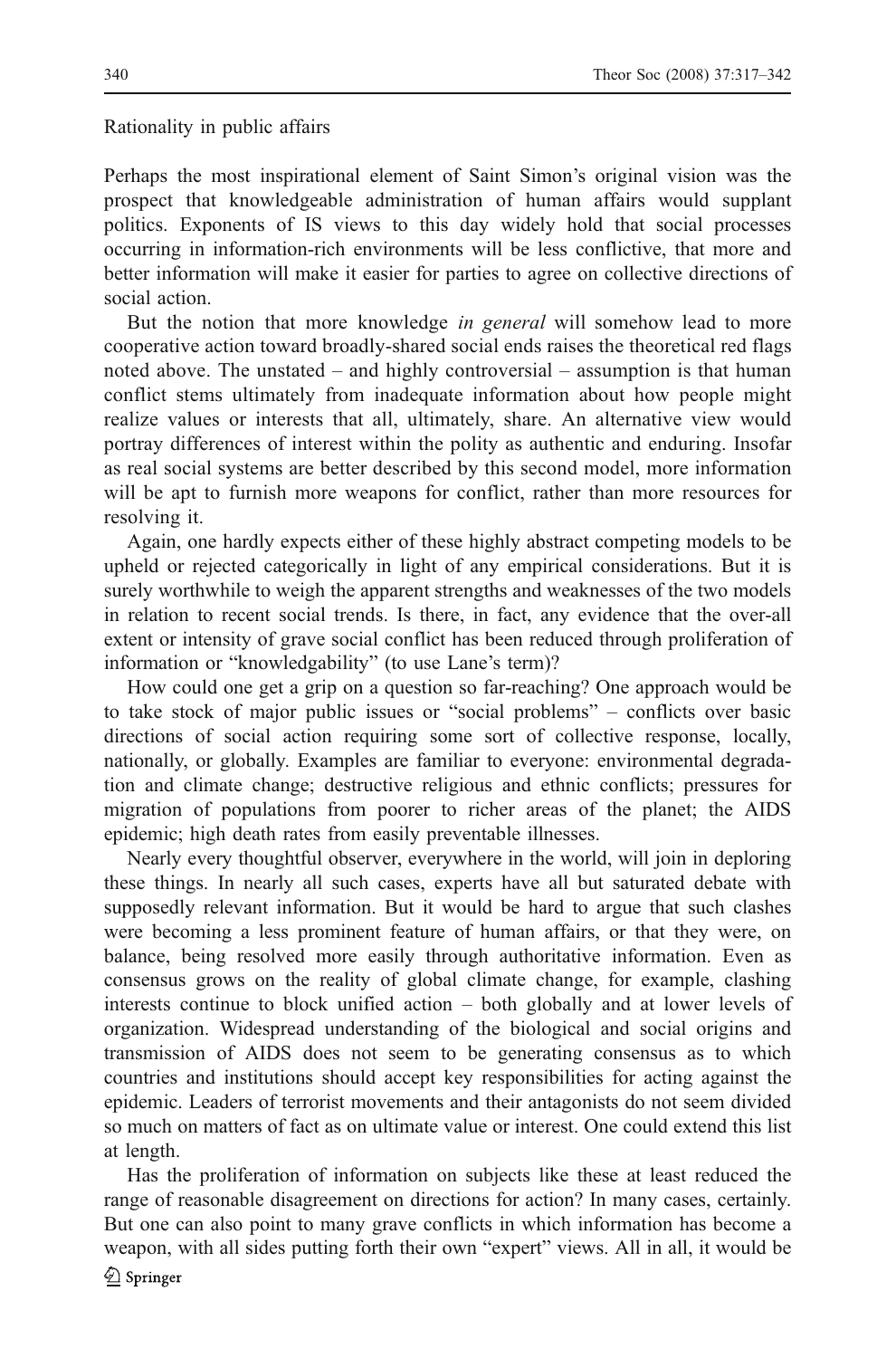rash to argue that spreading consensus is systematically reducing the intensity of, or danger posed by, conflicts like those cited above.

#### Conclusion

The enthusiastic embrace of classic IS models among late-twentieth-century social scientists has crested. But we believe that these interrelated ideas have not made their last appearance on the historical stage. We suspect that they will re-surface, slightly refurbished, at the service of future movements of intellectuals seeking a flagship ideology to herald the beneficent social role of their work.

For those whose work involves creating, manipulating, and transmitting ideas – particularly abstract and theoretical ideas – the appeal of this doctrine is bound to be considerable. It portrays analytical thinking  $-$  or at least, the *right kind* of analytical thinking – as the royal road to realization of key social values.

None of us, we suspect, is totally immune to the attractions of these ideas. Those who find the life of the mind a challenging and rewarding adventure in itself probably find it hard to doubt that these pursuits also bring some indispensable good results. One notes this same carry-over in countless other domains of human experience. Those who love to exercise, drink alcohol, or attend religious services usually find it hard to resist the conclusion that doing such things also provides instrumental benefits – making those who engage in them healthier, better natured, or more successful in one way or another. Those who deplore abortion as a moral evil in itself are also attracted to the proposition that it causes disease, mental stress, or disability later in life. Those who love art believe that the enjoyment of it makes art-lovers better persons.

Thus it is that those whose work involves social analysis are also inclined to believe that such understanding promotes all sorts of other good effects. Educated understanding of social life supposedly encourages economic growth and prosperity; it renders the individuals who incorporate it more productive and successful; it makes organizations more egalitarian and effective; and it reduces the role of destructive conflict in human affairs.

We have sought to show that strong empirical backing for such expectations is difficult to adduce – at least from data derived from the late twentieth century in the United States, one supposed forefront of the information society. It is particularly remarkable that so much of the available evidence is susceptible to multiple interpretations. A key example here is the fact that better educated workers typically make more money: does the explanation lie in their increased productivity, or in superior status-claims associated with formal education? Or, consider the fact that policy-making is increasingly buttressed by studies, reports and analyses. Does this demonstrate that social practice is being constrained by the demands of reason – or does it simply show that the trappings of reason have become weapons in enduring clashes of interest? We stress that neither our own evidence nor any other has been conclusive in these connections. But we find it noteworthy that what we see as the classic core of IS ideas has exerted the influence that it has, given the unevenness of empirical support for them.